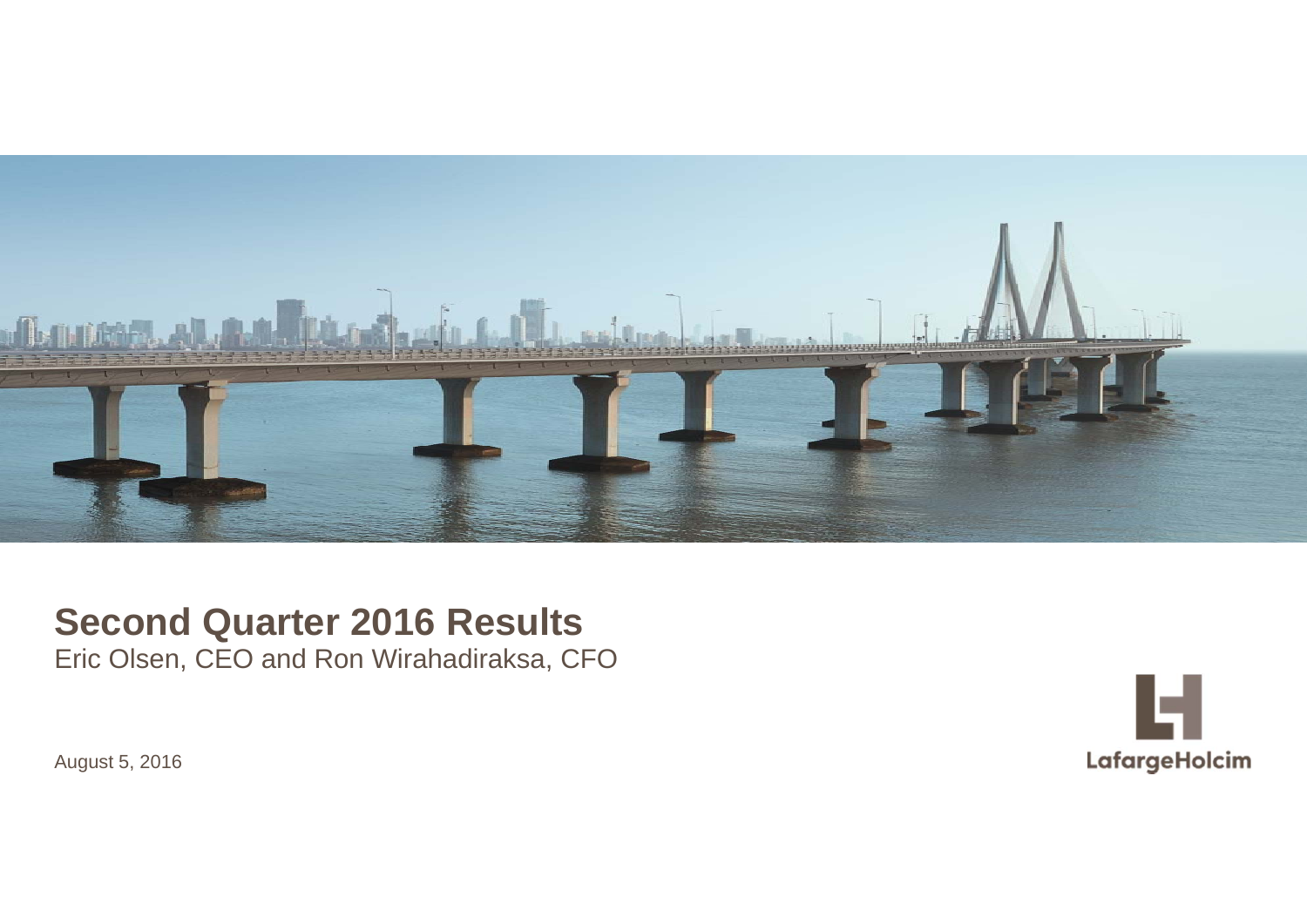

#### **Overview of Q2 2016 Results 01**

Eric Olsen, Chief Executive Officer

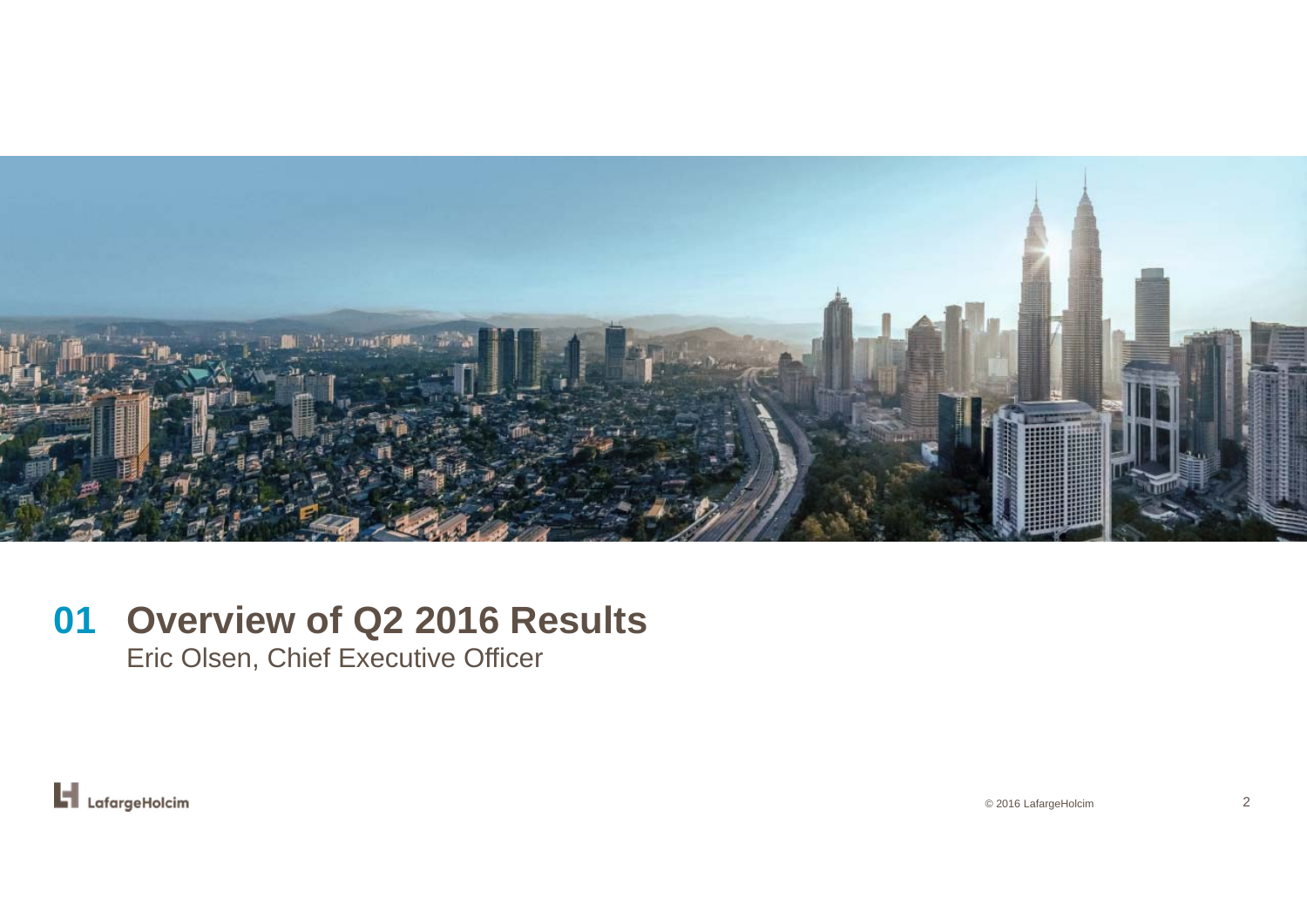# **Q2 2016 Highlights**

- $\rightarrow$ Adjusted operating EBITDA of CHF 1.7bn up 6.0% like for like on Q2 2015
- $\rightarrow$  Profitability improvement translates into adjusted operating EBITDA margin of 23.4%, up 2pp versus last year:
	- $\checkmark$  Effective pricing strategy: upwards price trajectory showing momentum in the second quarter with prices increase of 2.2% on Q1 2016
	- $\checkmark$  Acceleration of merger synergy realization in the quarter and on-going cost discipline
	- $\checkmark$  Strong growth in countries such as Philippines, Mexico, US, Algeria, Lebanon, improved profitability in China and turnaround in India offset challenging trading conditions in few markets including Nigeria, Western Canada and Brazil
- $\rightarrow$ Disposal program of CHF 3.5bn exceeded
- $\rightarrow$ Outlook for 2016 confirmed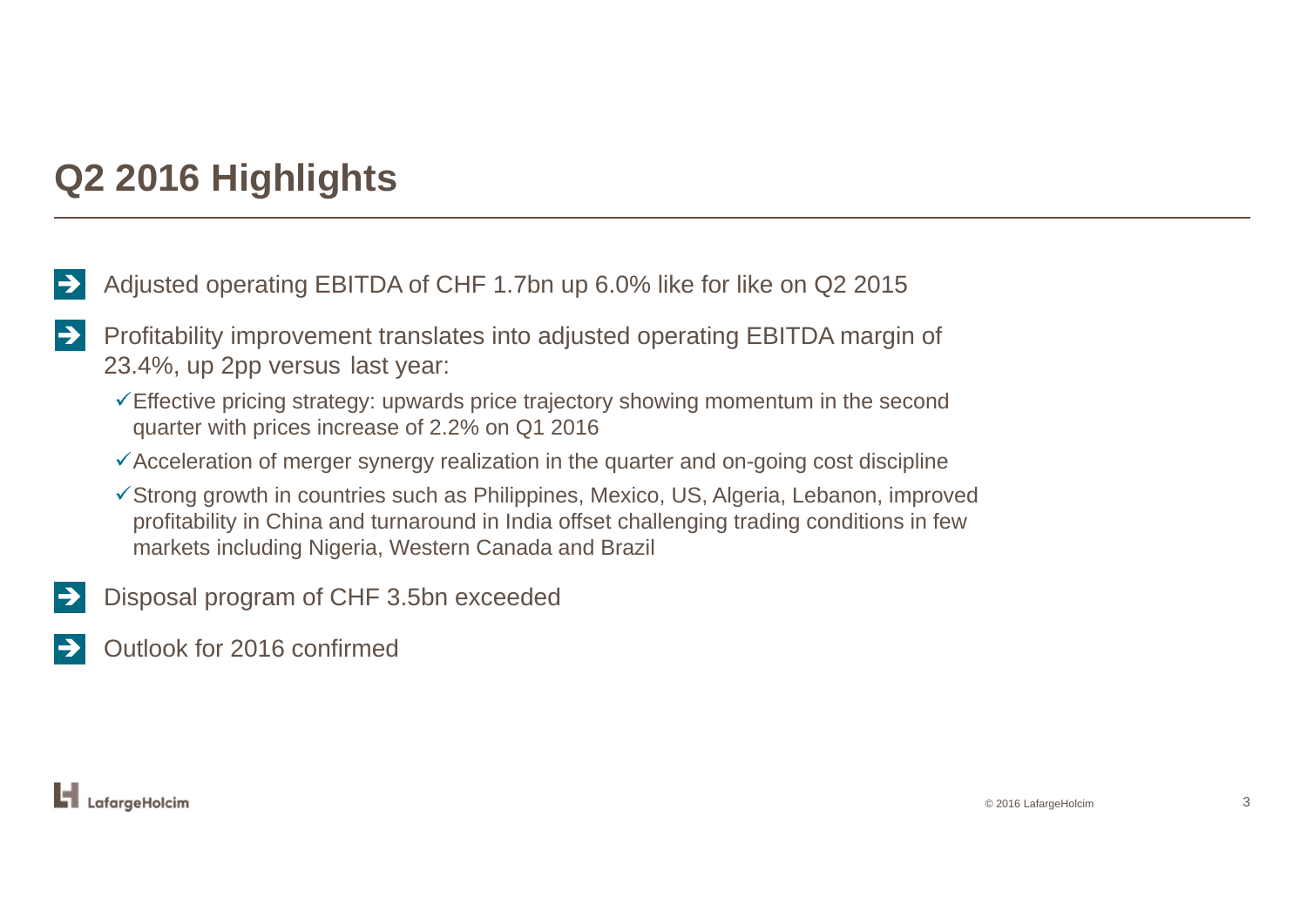#### **CHF 3.5bn divestment program exceeded**



H LafargeHolcim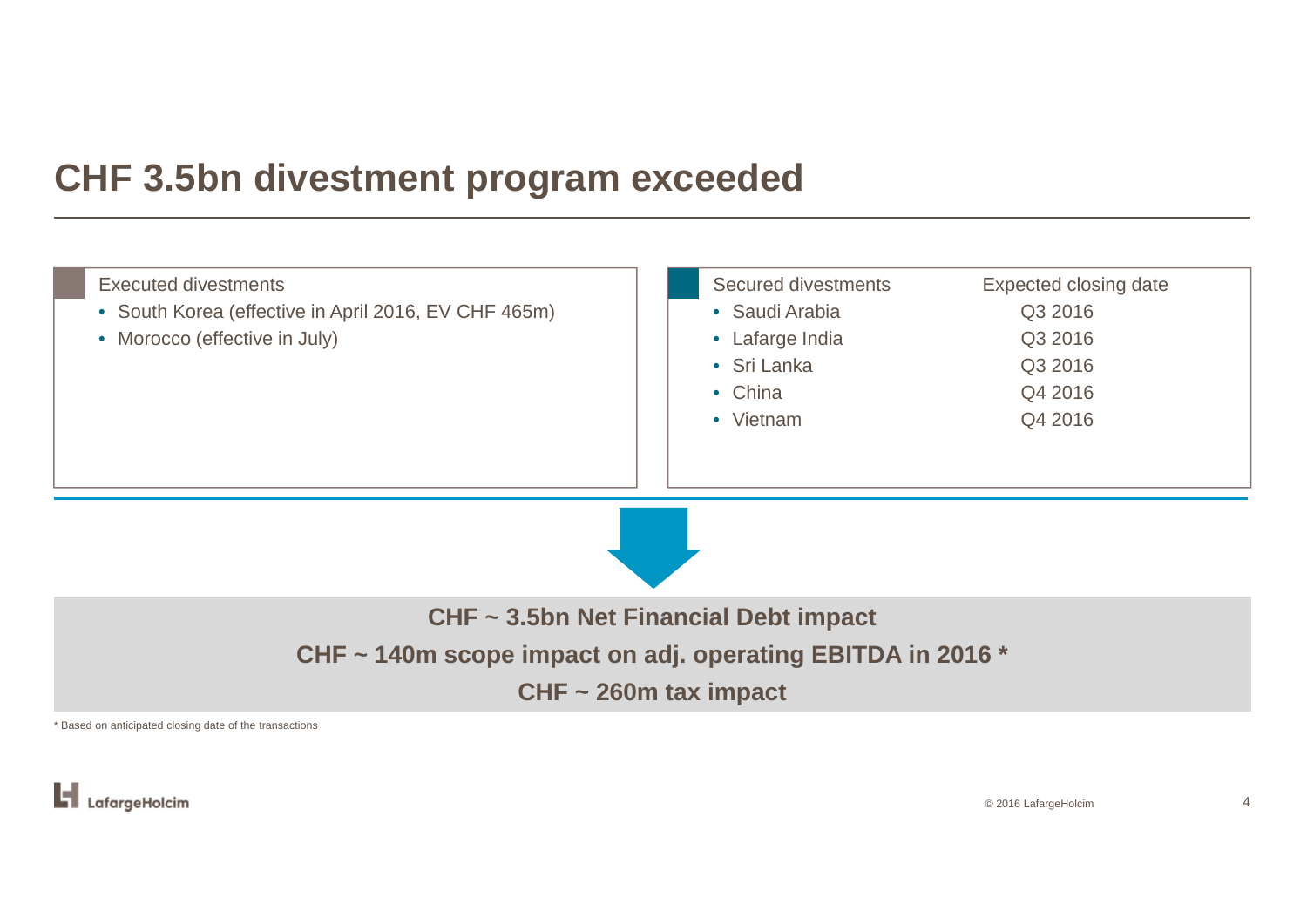

#### **Q2 2016 results and Performance analysis 02**

Ron Wirahadiraksa, Chief Financial Officer

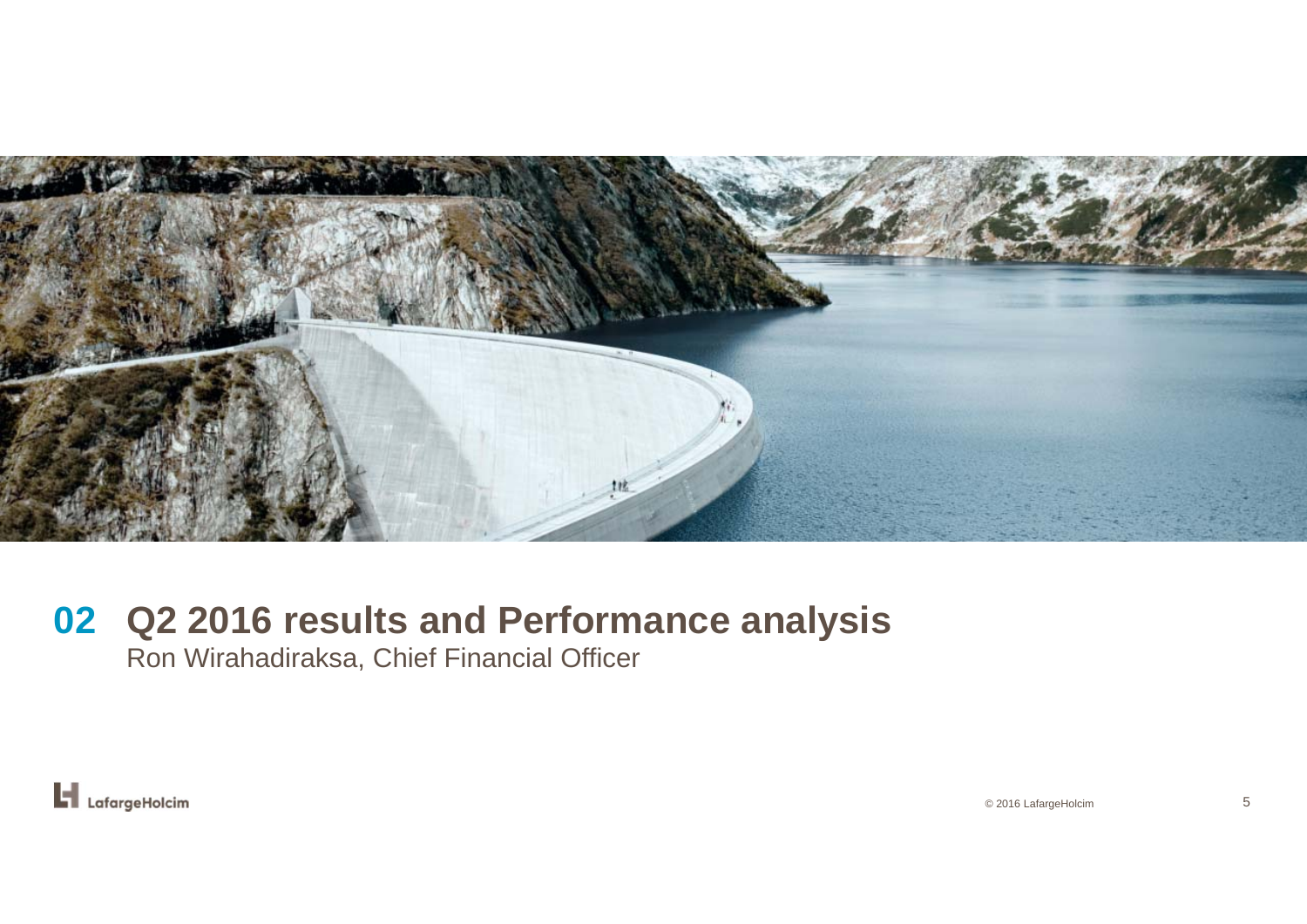### **Key financial figures**

| CHF m                                         | Q2 2016 | Q2 2015 | $+ \frac{9}{6}$ | Like-for-like % | 6M 2016 | 6M 2015      | $+ \frac{9}{6}$ | Like-for-like % |
|-----------------------------------------------|---------|---------|-----------------|-----------------|---------|--------------|-----------------|-----------------|
| <b>Volumes</b>                                |         |         |                 |                 |         |              |                 |                 |
| Cement (Mt)                                   | 62.8    | 68.1    | $-7.8%$         | $-3.0%$         | 119.3   | 123.9        | $-3.7%$         | $-0.1%$         |
| Aggregates (Mt)                               | 78.6    | 77.3    | 1.8%            | 3.0%            | 130.2   | 129.6        | 0.5%            | 2.2%            |
| Ready-mix (Mm <sup>3</sup> )                  | 14.9    | 14.9    | 0.3%            | 0.3%            | 27.5    | 27.3         | 0.9%            | 1.0%            |
| <b>Net sales</b>                              | 7'280   | 7'804   | $-6.7%$         | $-2.1%$         | 13'342  | 14'217       | $-6.2%$         | $-1.1%$         |
| Operating EBITDA adj. <sup>1)</sup>           | 1'705   | 1'662   | 2.6%            | 6.0%            | 2'529   | 2'711        | $-6.7%$         | $-2.9%$         |
| Operating EBITDA margin adj. <sup>1)</sup>    | 23.4%   | 21.3%   | $2.1$ pp        | $1.8$ pp        | 19.0%   | 19.1%        | $-0.1$ pp       | $-0.4$ pp       |
| Net income                                    | 499     | $-142$  | 451.4%          |                 | 452     | 134          | 237.3%          |                 |
| <b>Operating Free Cash Flow</b> <sup>2)</sup> | 79      | 35      | 123.4%          | 196.8%          | $-539$  | $-726$       | 25.8%           | 26.4%           |
| <b>Capex Net</b>                              | $-447$  | $-619$  | 27.9%           | 24.6%           | $-800$  | $-1'107$     | 27.8%           | 24.5%           |
| <b>Net Debt</b>                               |         |         |                 |                 | 18'141  | $17'265^{3}$ | 5.1%            |                 |
| Earnings per share (in CHF)                   | 0.66    | $-0.37$ | n.a             |                 | 0.48    | $-0.05$      | n.a             |                 |

All figures are pro forma financials. They include the changes in the scope of the divestments achieved in connection with the merger, the impact of merger, restructuring and other one-offs, the deconsolidation of the Aust under a joint-venture and the effect of the divestments achieved over the course of 2015. The scope perimeter was only impacted by minor changes in Q1 2016, and mostly the deconsolidation of South Korea in Q2 2016. Announc (China, India, Morocco, Saudi Arabia, Sri Lanka, Vietnam) are not effective by end of June 2016, while 2 cement plants with a capacity of 5 Mt in Lafarge India are reclassified as discontinued operations.

1) Excluding merger, restructuring and other one-offs

<sup>2)</sup> Cash Flow from operating activities less net maintenance and expansion capex

3) As of December 31, 2015

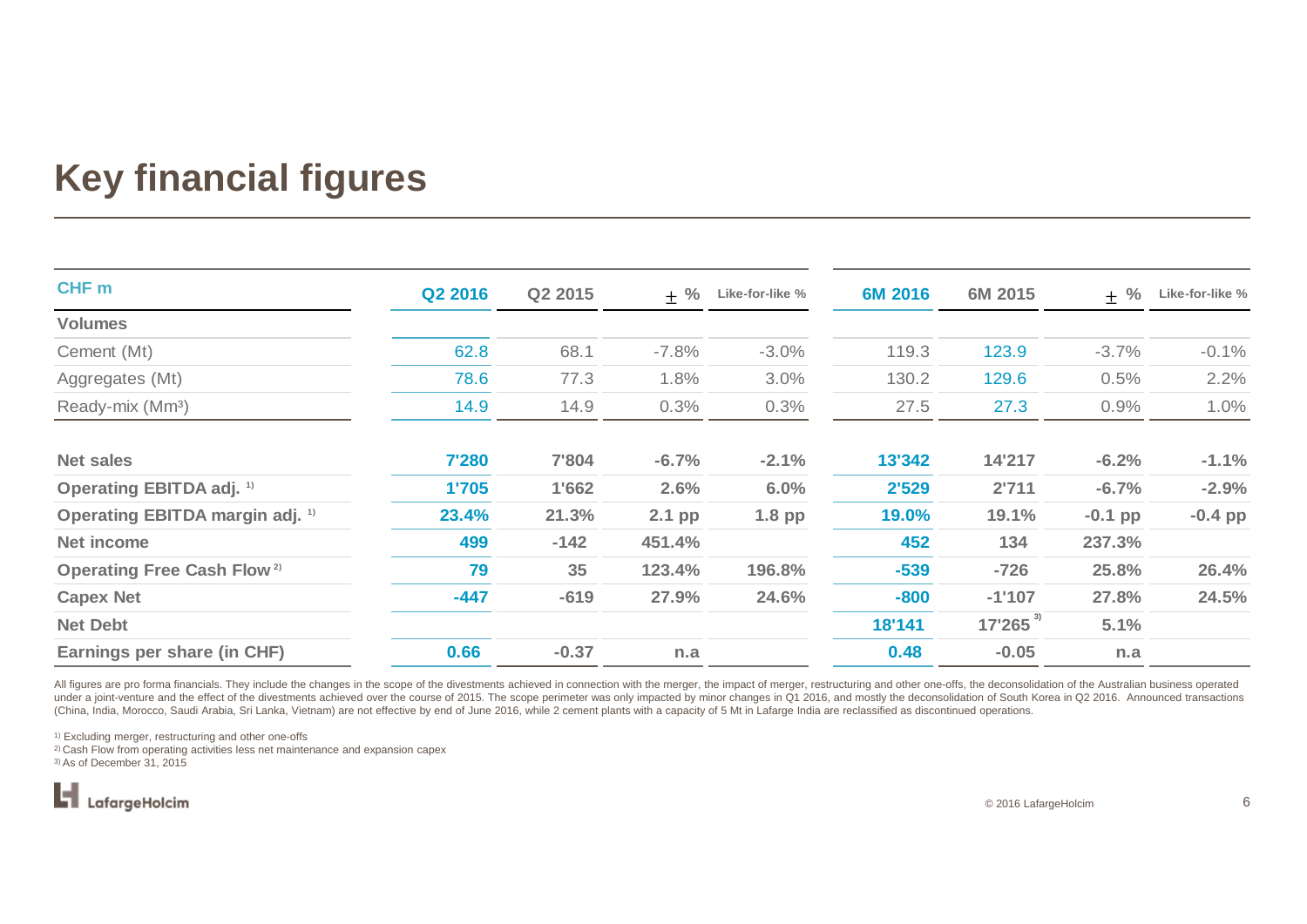# **Net sales and operating EBITDA adjusted1) by Region – Q2 2016**



| CHF <sub>m</sub>         | Q <sub>2</sub> 2016 | Q <sub>2</sub> 2015 | $\frac{0}{0}$<br>$\pm$ | Like-for-like % |
|--------------------------|---------------------|---------------------|------------------------|-----------------|
| Asia Pacific             | 2'194               | 2'334               | $-6.0\%$               | $-0.1%$         |
| Europe                   | 1'968               | 2'022               | $-2.7\%$               | $-3.1\%$        |
| Latin America            | 684                 | 807                 | $-15.3%$               | $-5.0%$         |
| Middle East Africa       | 1'081               | 1'226               | $-11.8%$               | $-7.0\%$        |
| North America            | 1'538               | 1'512               | 1.7%                   | 0.7%            |
| Corporate / Eliminations | $-184$              | $-97$               | $-0.9%$                | 0.6%            |
| <b>Group</b>             | 7'280               | 7'804               | $-6.7%$                | $-2.1%$         |



| $\frac{0}{0}$<br>$\pm$ | Like-for-like % | CHF <sub>m</sub>   | Q <sub>2</sub> 2016 | Q <sub>2</sub> 2015 | $\frac{0}{0}$<br>$+$ | Like-for-like % |
|------------------------|-----------------|--------------------|---------------------|---------------------|----------------------|-----------------|
| $-6.0\%$               | $-0.1%$         | Asia Pacific       | 438                 | 392                 | 11.8%                | 18.4%           |
| $-2.7%$                | $-3.1%$         | Europe             | 458                 | 423                 | 8.1%                 | 8.3%            |
| $-15.3\%$              | $-5.0%$         | Latin America      | 211                 | 196                 | 7.5%                 | 16.6%           |
| 11.8%                  | $-7.0\%$        | Middle East Africa | 329                 | 416                 | $-21.0\%$            | $-17.6%$        |
| 1.7%                   | 0.7%            | North America      | 393                 | 364                 | 8.0%                 | 6.6%            |
| $-0.9%$                | 0.6%            | Corporate          | $-124$              | $-130$              | 4.4%                 | 6.6%            |
| $-6.7%$                | $-2.1%$         | Group              | 1'705               | 1'662               | 2.6%                 | 6.0%            |

<sup>1)</sup> Excluding merger, restructuring and other one-offs

H LafargeHolcim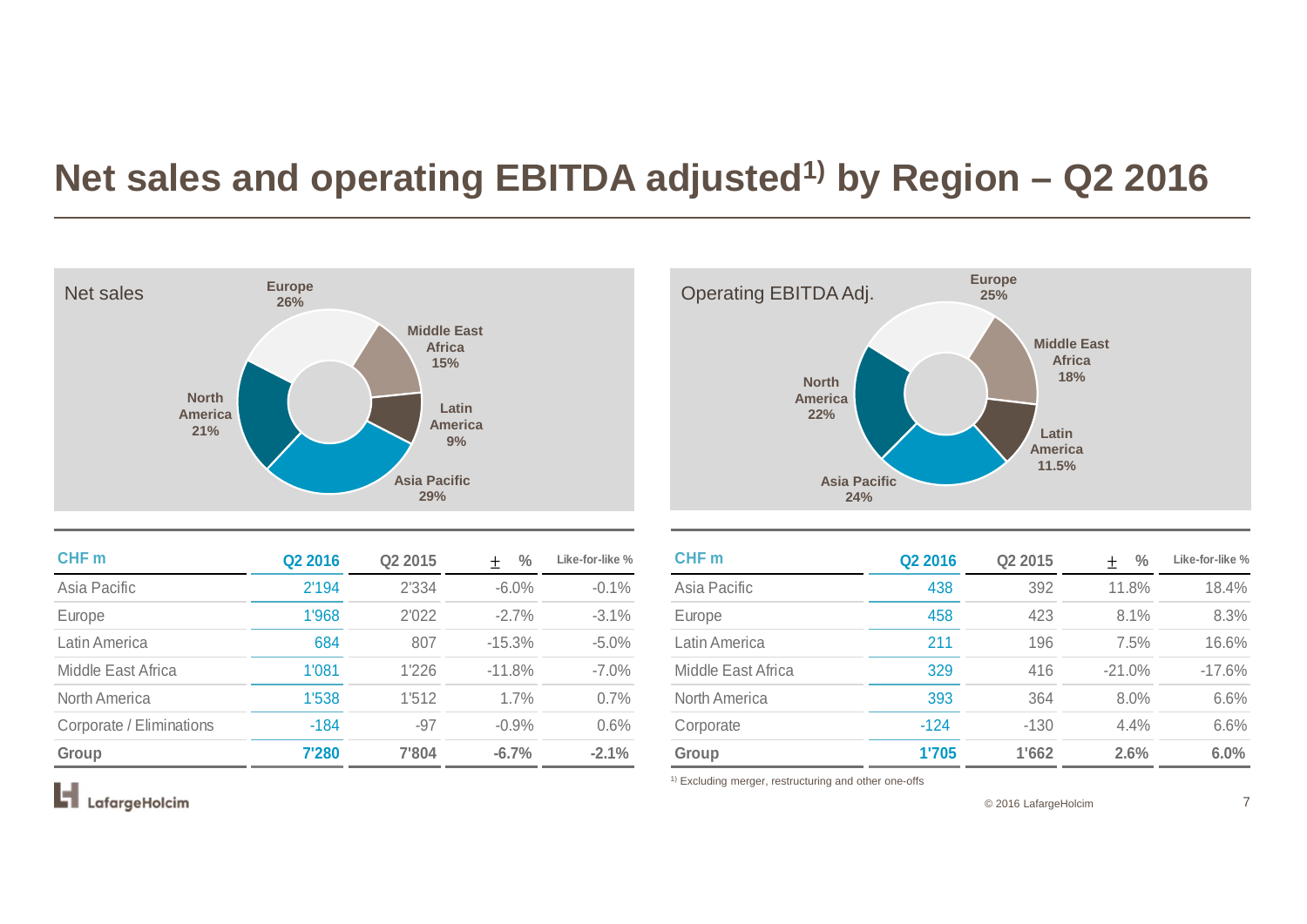# **Asia Pacific**

| CHF m                                      | Q2 2016 | Q2 2015 | $\pm \frac{9}{6}$ | Like-for-like % | 6M 2016 | 6M 2015 | $\pm\frac{0}{2}$ | Like-for-like % |
|--------------------------------------------|---------|---------|-------------------|-----------------|---------|---------|------------------|-----------------|
| <b>Volumes</b>                             |         |         |                   |                 |         |         |                  |                 |
| Cement (Mt)                                | 30.6    | 32.4    | $-5.6%$           | $-0.9%$         | 60.7    | 60.6    | 0.1%             | 2.6%            |
| Aggregates (Mt)                            | 8.6     | 8.1     | 5.7%              | 18.5%           | 15.9    | 15.9    | 0.2%             | 14.0%           |
| Ready-mix (Mm <sup>3</sup> )               | 4.2     | 4.0     | 4.8%              | 4.8%            | 8.0     | 7.7     | 3.8%             | 3.8%            |
| <b>Net sales</b>                           | 2'194   | 2'334   | $-6.0%$           | $-0.1%$         | 4'341   | 4'549   | $-4.6%$          | 0.4%            |
| Operating EBITDA adj. <sup>1)</sup>        | 438     | 392     | 11.8%             | 18.4%           | 782     | 816     | $-4.2%$          | 0.8%            |
| Operating EBITDA margin adj. <sup>1)</sup> | 20.0%   | 16.8%   | 3.2 pp            | 3.1 pp          | 18.0%   | 17.9%   | $0.1$ pp         | $0.1$ pp        |
| <b>Cash flow from Op activities</b>        | 368     | 398     | $-7.4%$           | 0.5%            | 419     | 359     | 16.8%            | 26.3%           |
| <b>Capex Net</b>                           | $-96$   | $-133$  | 27.4%             | 22.3%           | $-165$  | $-260$  | 36.4%            | 32.2%           |

1) Excluding merger, restructuring and other one-offs

Ы

LafargeHolcim

- ›Strong cement market environment in the Philippines but still challenging conditions in **COLUM** -0.9% LfL CO2 2016 Q2 2015 Indonesia and Malaysia
- › Profitability improvement translates into adjusted operating EBITDA margin increase of 320 bps to 20% in Q2 2016 over the prior year driven by:
	- › A significant turnaround in India supported by our pricing strategy and continued efforts on costs reduction, notably on fuel mix optimization
	- › Efficient focus on costs in China leading to a double-digit margin increase for our operations in the country

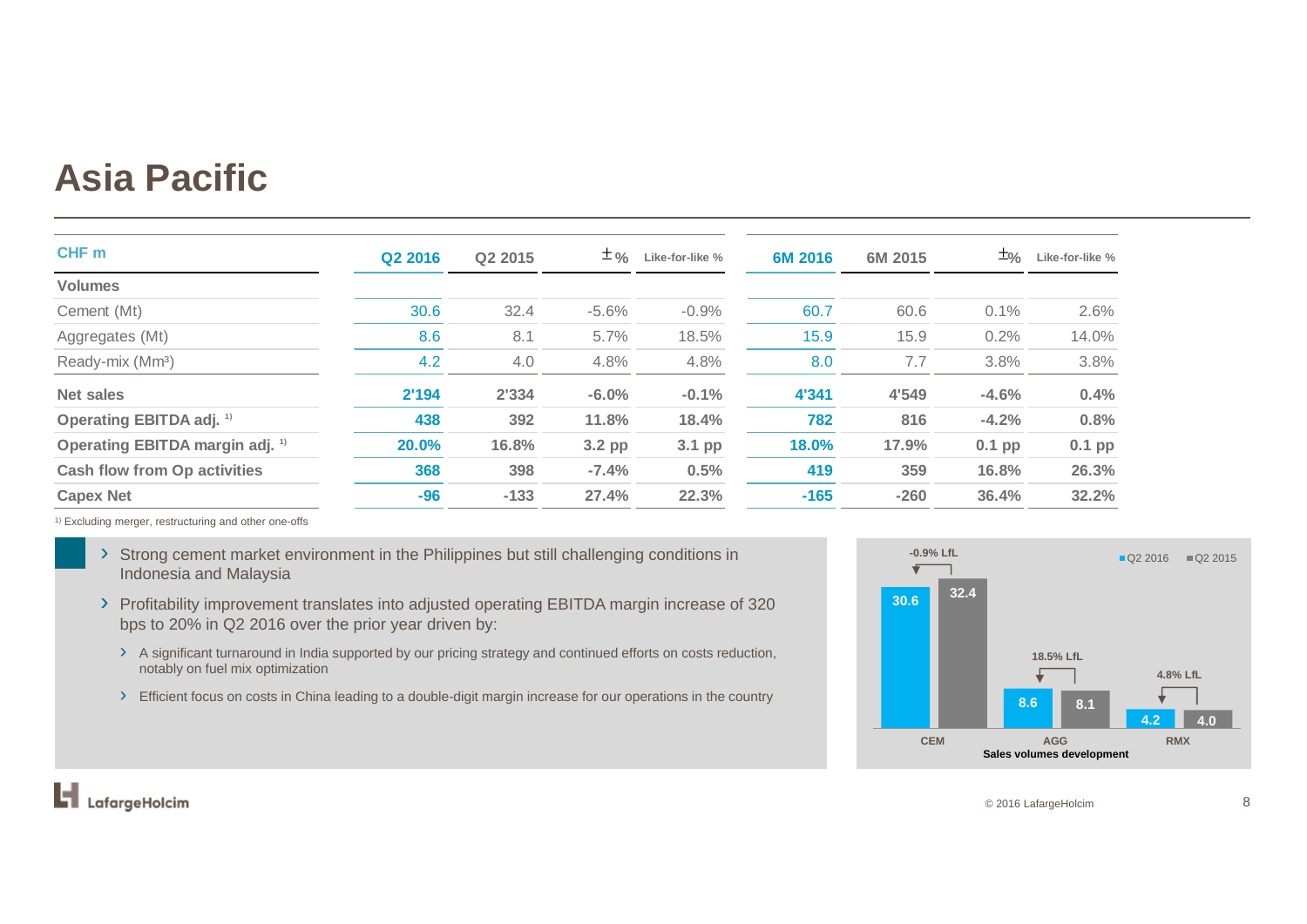### **Europe**

| CHF m                                      | Q2 2016 | Q2 2015 | $+ \%$   | Like-for-like % | 6M 2016 | 6M 2015 | $+$ %    | Like-for-like % |
|--------------------------------------------|---------|---------|----------|-----------------|---------|---------|----------|-----------------|
| <b>Volumes</b>                             |         |         |          |                 |         |         |          |                 |
| Cement (Mt)                                | 11.9    | 12.1    | $-2.4%$  | $-2.4%$         | 19.6    | 20.1    | $-2.7%$  | $-2.7%$         |
| Aggregates (Mt)                            | 33.7    | 33.0    | 2.4%     | 2.4%            | 59.0    | 58.7    | 0.5%     | 0.5%            |
| Ready-mix (Mm <sup>3</sup> )               | 5.0     | 5.1     | $-1.3%$  | $-1.3%$         | 9.1     | 9.1     | $-0.6%$  | $-0.6%$         |
| <b>Net sales</b>                           | 1'968   | 2'022   | $-2.7%$  | $-3.1%$         | 3'465   | 3'574   | $-3.1%$  | $-3.3%$         |
| Operating EBITDA adj. <sup>1)</sup>        | 458     | 423     | 8.1%     | 8.3%            | 576     | 584     | $-1.4%$  | $-1.7%$         |
| Operating EBITDA margin adj. <sup>1)</sup> | 23.2%   | 20.9%   | $2.3$ pp | $2.5$ pp        | 16.6%   | 16.4%   | $0.3$ pp | $0.3$ pp        |
| <b>Cash flow from Op activities</b>        | 337     | 234     | 43.6%    | 43.8%           | 202     | 37      | 444.4%   | 434.7%          |
| <b>Capex Net</b>                           | $-59$   | $-86$   | 31.6%    | 26.6%           | $-108$  | $-141$  | 23.6%    | 19.2%           |

1) Excluding merger, restructuring and other one-offs

- ›Slightly upwards construction trends observed in France, Germany and Switzerland
- › Difficult environment in commodity-driven economies such as Russia and Azerbaijan. Political uncertainties in Spain and the UK are a concern
- › Adjusted operating EBITDA margin increased by 230 bps to 23.2% in Q2 2016, helped by:
	- › Asset base optimization in countries such as Russia, Italy, Spain, France, Belgium
	- › Synergies and on-going costs savings initiatives

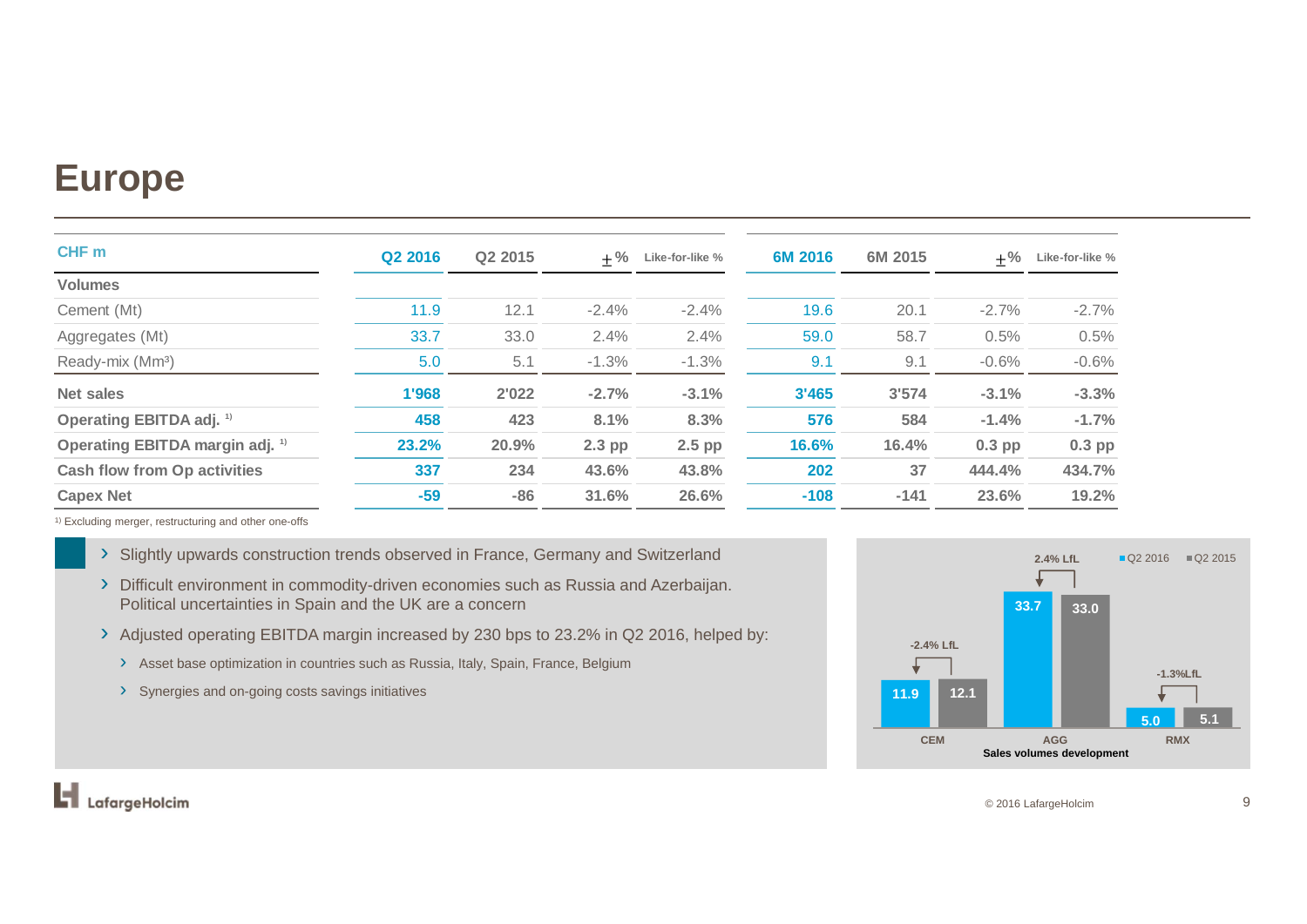### **Latin America**

| CHF m                                      | Q2 2016 | Q2 2015 | $\pm\%$  | Like-for-like % | 6M 2016 | 6M 2015 | $+$ %    | Like-for-like % |
|--------------------------------------------|---------|---------|----------|-----------------|---------|---------|----------|-----------------|
| <b>Volumes</b>                             |         |         |          |                 |         |         |          |                 |
| Cement (Mt)                                | 5.8     | 6.9     | $-15.6%$ | $-15.6%$        | 11.8    | 13.6    | $-13.2%$ | $-13.2%$        |
| Aggregates (Mt)                            | 1.6     | 1.9     | $-17.1%$ | $-21.9%$        | 3.3     | 3.8     | $-10.9%$ | $-10.9%$        |
| Ready-mix (Mm <sup>3</sup> )               | 1.7     | 1.8     | $-7.3%$  | $-7.3%$         | 3.4     | 3.6     | $-6.7%$  | $-6.7\%$        |
| Net sales                                  | 684     | 807     | $-15.3%$ | $-5.0%$         | 1'366   | 1'616   | $-15.5%$ | $-3.3%$         |
| Operating EBITDA adj. <sup>1)</sup>        | 211     | 196     | 7.5%     | 16.6%           | 421     | 451     | $-6.7%$  | 2.0%            |
| Operating EBITDA margin adj. <sup>1)</sup> | 30.8%   | 24.3%   | $6.5$ pp | 5.5 pp          | 30.8%   | 27.9%   | $2.9$ pp | $1.6$ pp        |
| <b>Cash flow from Op activities</b>        | 8       | 51      | $-85.2%$ | $-90.3%$        | 22      | 102     | $-78.9%$ | $-104.1%$       |
| <b>Capex Net</b>                           | $-28$   | $-77$   | 63.5%    | 57.1%           | $-45$   | $-173$  | 74.0%    | 67.8%           |

1) Excluding merger, restructuring and other one-offs

 $\begin{bmatrix} \blacksquare \\ \blacksquare \end{bmatrix}$  LafargeHolcim

- If As expected, cement market in Brazil and Ecuador remained subdued in the backdrop of  $\frac{1}{15.6\%}$   $\frac{1}{10.22}$   $\frac{1}{20.22015}$   $\frac{1}{20.22015}$ economic turmoil, while demand was soft in Mexico
- › Adjusted operating EBITDA margin increased by 650 bps to 30.8%
	- › Successful price strategy implemented in Mexico, Argentina, Colombia, largely offsetting the negative volume contribution
	- › In Brazil and Ecuador more specifically, on-going actions on costs mitigate the top line deterioration and support margin improvements

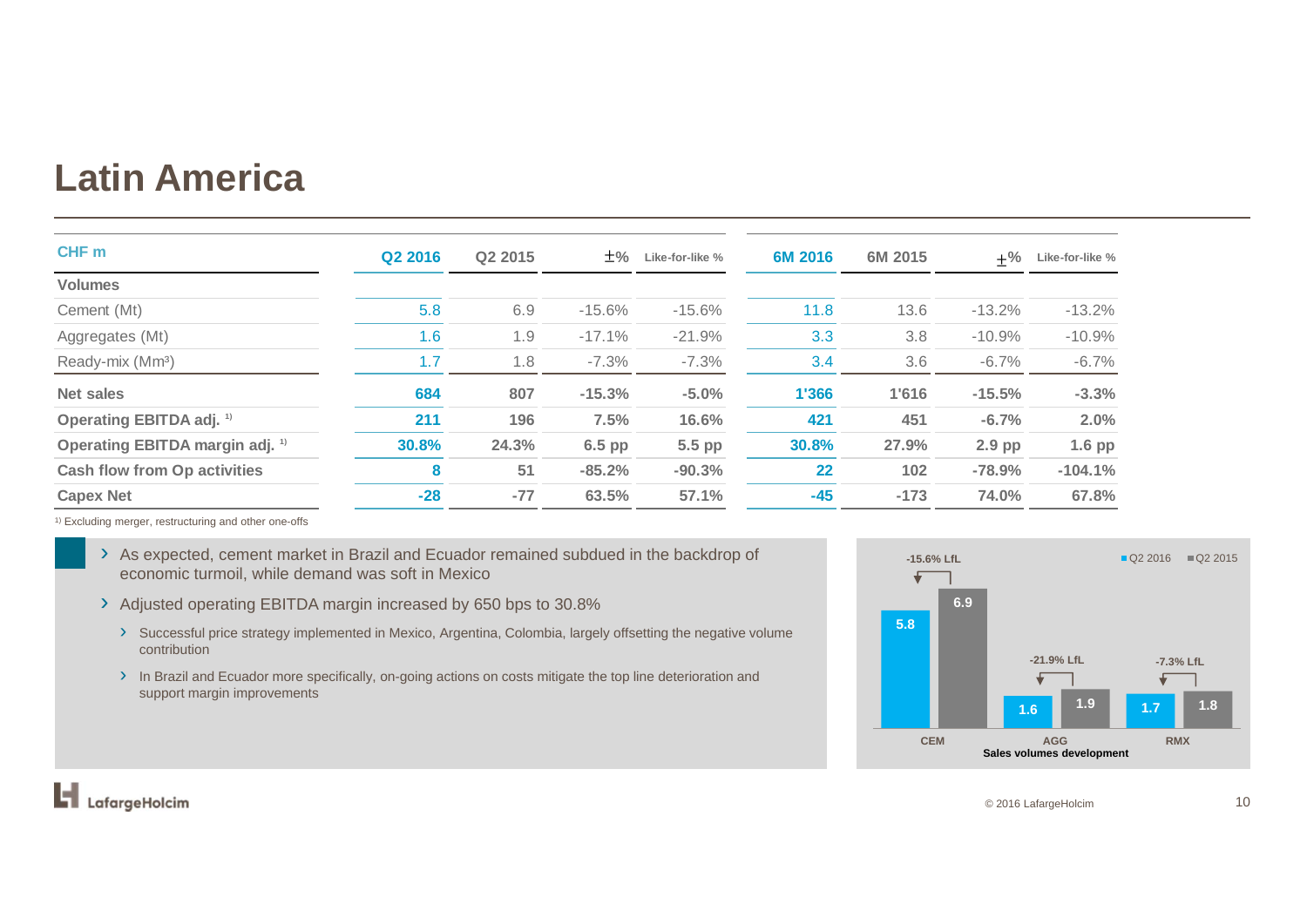## **Middle East Africa**

| CHF m                                      | Q2 2016 | Q2 2015 | $\pm\%$   | Like-for-like % | 6M 2016 | 6M 2015 | $+$ %     | Like-for-like % |
|--------------------------------------------|---------|---------|-----------|-----------------|---------|---------|-----------|-----------------|
| <b>Volumes</b>                             |         |         |           |                 |         |         |           |                 |
| Cement (Mt)                                | 10.9    | 11.2    | $-2.3%$   | $-2.3%$         | 21.7    | 21.7    | 0.3%      | 0.3%            |
| Aggregates (Mt)                            | 2.4     | 3.0     | $-19.1%$  | $-19.1%$        | 6.0     | 5.4     | 10.2%     | 10.2%           |
| Ready-mix (Mm <sup>3</sup> )               | 1.7     | 1.5     | 13.6%     | 13.6%           | 3.1     | 2.8     | 12.0%     | 12.0%           |
| <b>Net sales</b>                           | 1'081   | 1'226   | $-11.8%$  | $-7.0\%$        | 2'130   | 2'390   | $-10.9%$  | $-5.7%$         |
| Operating EBITDA adj. <sup>1)</sup>        | 329     | 416     | $-21.0%$  | $-17.6%$        | 584     | 780     | $-25.1%$  | $-21.3%$        |
| Operating EBITDA margin adj. <sup>1)</sup> | 30.4%   | 33.9%   | $-3.5$ pp | $-3.8$ pp       | 27.4%   | 32.6%   | $-5.2$ pp | $-5.4$ pp       |
| <b>Cash flow from Op activities</b>        | 153     | 203     | $-24.8%$  | $-22.5%$        | 352     | 452     | $-22.2%$  | $-20.5%$        |
| <b>Capex Net</b>                           | $-99$   | $-143$  | 30.9%     | 26.3%           | $-190$  | $-243$  | 21.6%     | 17.5%           |

1) Excluding merger, restructuring and other one-offs

ы

LafargeHolcim

- ›Performance of the region heavily affected by Nigeria. Mixed picture overall in other markets  $\sqrt{2.3\% Lf}$ with Algeria, Egypt, Lebanon, Morocco delivering strong contributions but South Africa and Zambia declining over last year
- › Adjusted operating EBITDA margin decreased by 350 bps to 30.4%. Excluding Nigeria, the margin would have increased by 250 bps to 33.6% and adjusted operating EBITDA would have increased by 7.9%
	- › Production in Nigeria significantly disrupted by gas shortages. Despite continuous recovery, prices remained below last year while the recent currency devaluation did not have yet a strong impact on the cost base

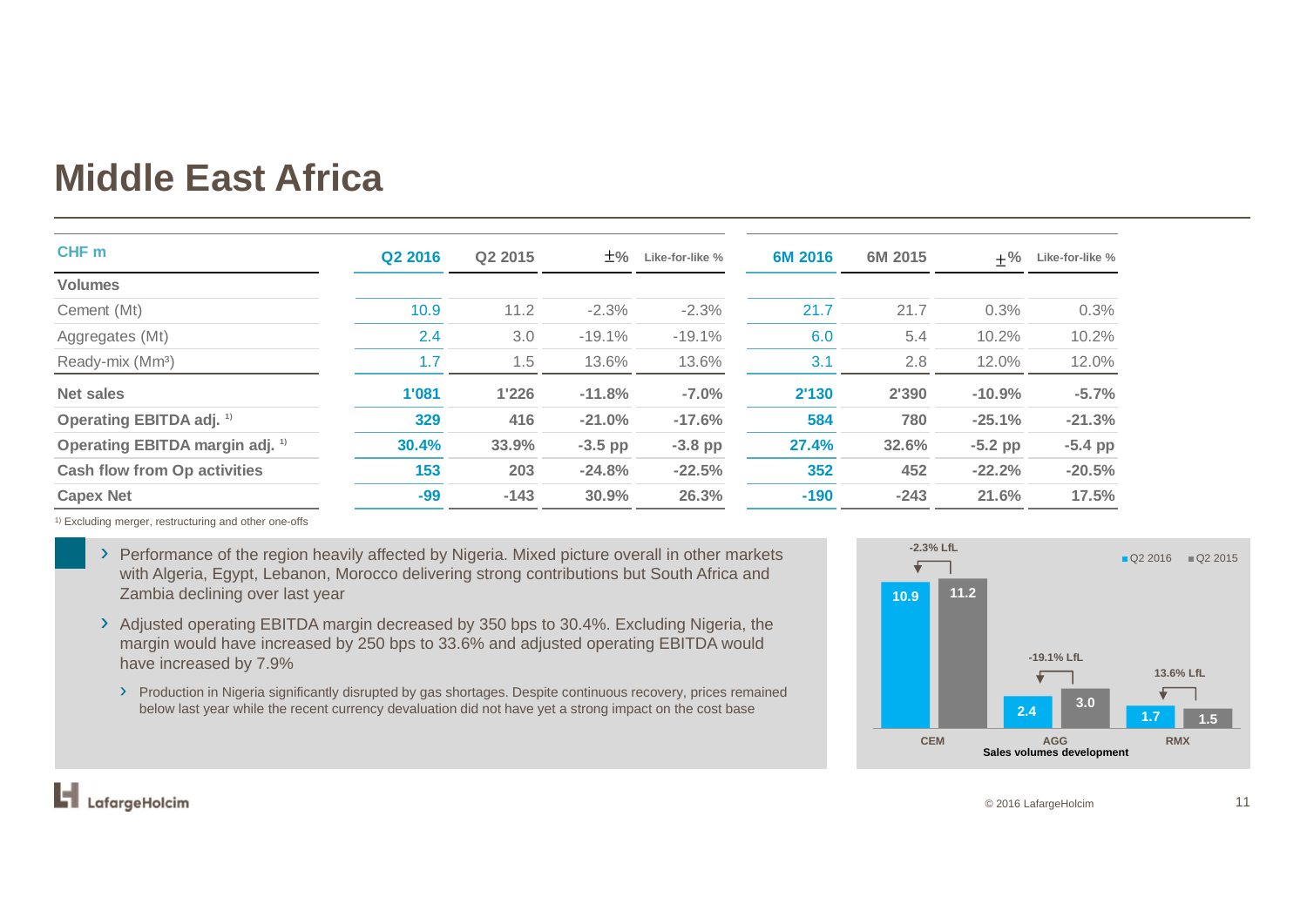## **North America**

| CHF m                                      | Q2 2016 | Q2 2015 | $+$ %    | Like-for-like % | 6M 2016 | 6M 2015 | $+$ %    | Like-for-like % |
|--------------------------------------------|---------|---------|----------|-----------------|---------|---------|----------|-----------------|
| <b>Volumes</b>                             |         |         |          |                 |         |         |          |                 |
| Cement (Mt)                                | 5.3     | 6.1     | $-12.8%$ | $-0.4%$         | 8.8     | 9.0     | $-2.7%$  | 5.8%            |
| Aggregates (Mt)                            | 32.3    | 31.3    | 3.3%     | 3.3%            | 46.0    | 45.8    | 0.3%     | 0.3%            |
| Ready-mix (Mm <sup>3</sup> )               | 2.4     | 2.5     | $-6.0\%$ | $-6.0\%$        | 3.9     | 4.0     | $-1.9%$  | $-1.5%$         |
| <b>Net sales</b>                           | 1'538   | 1'512   | 1.7%     | 0.7%            | 2'404   | 2'287   | 5.1%     | 3.9%            |
| Operating EBITDA adj. <sup>1)</sup>        | 393     | 364     | 8.0%     | 6.6%            | 396     | 338     | 17.1%    | 14.8%           |
| Operating EBITDA margin adj. <sup>1)</sup> | 25.6%   | 24.1%   | $1.5$ pp | $1.4$ pp        | 16.5%   | 14.8%   | $1.7$ pp | $1.5$ pp        |
| <b>Cash flow from Op activities</b>        | 52      | $-42$   | 223.6%   | 215.2%          | $-183$  | $-256$  | 28.7%    | 31.6%           |
| <b>Capex Net</b>                           | $-163$  | $-159$  | $-2.5%$  | $-1.0%$         | $-287$  | $-258$  | $-11.2%$ | $-10.4%$        |

1) Excluding merger, restructuring and other one-offs

ы

LafargeHolcim

- ›Resilient demand and solid pricing trend in the US. Twofold picture in Canada with a mild growth BC 2000 Q2 2016 Q2 2016 Q2 2015 on the East Coast while the West Coast continued to suffer from lower demand generated by commodity-driven recession and fires in Fort McMurray
- › Adjusted operating EBITDA margin increased by 150 bps to 25.6%, mainly driven by solid performance in the US
	- › In the US, pricing strategy implemented in the beginning of the year sustained on the back of favorable market conditions
	- › In Canada, overall efforts realized on cost savings could not offset substantial declines in volumes and prices in the West Coast

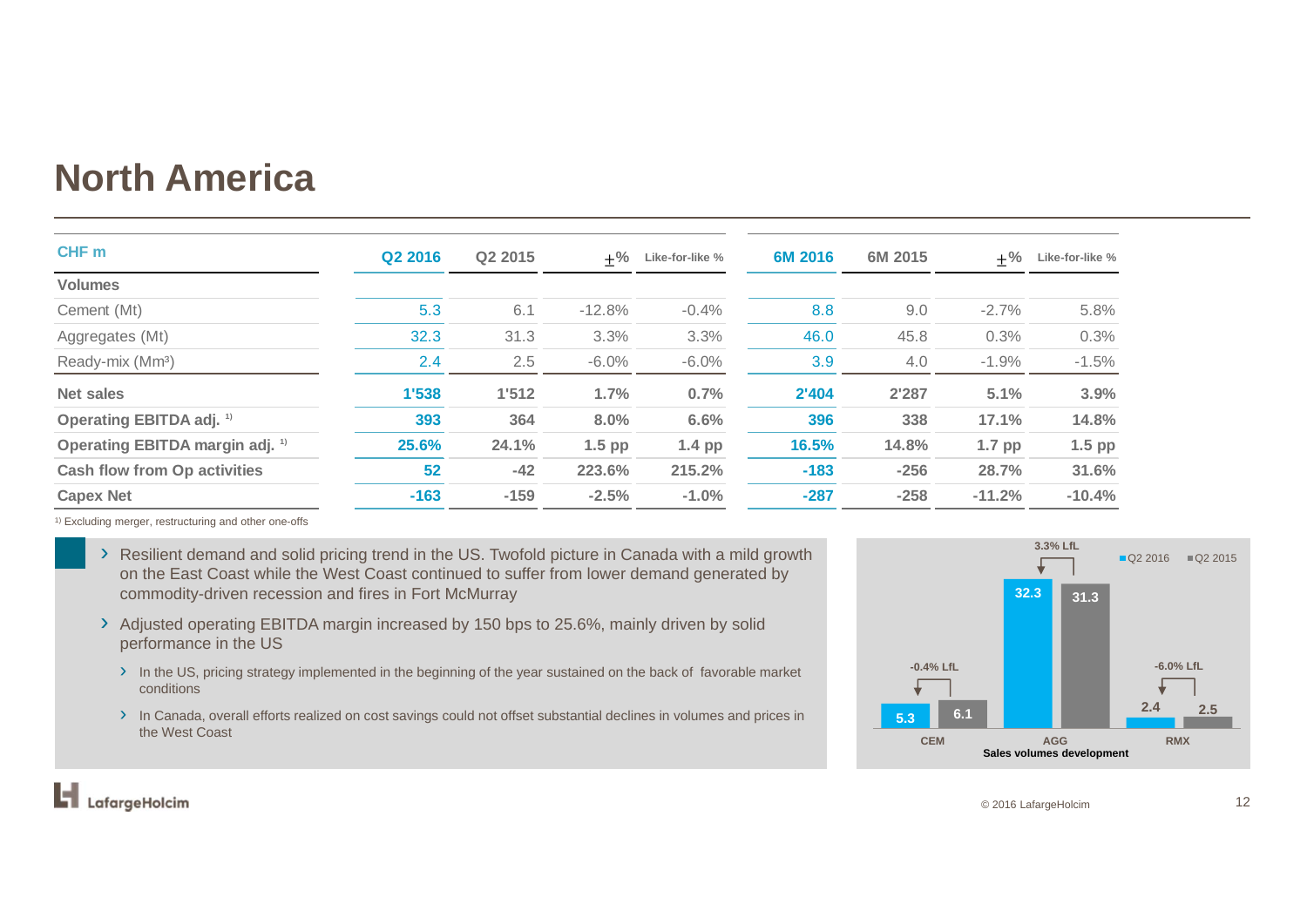# **Operating EBITDA adjusted1) Q2 2016**



1) Excluding merger, restructuring and other one-offs

2) Of which CHF 80 million implementation cost related to synergies and CHF 45 million restructuring costs and other one-offs not related to the merger

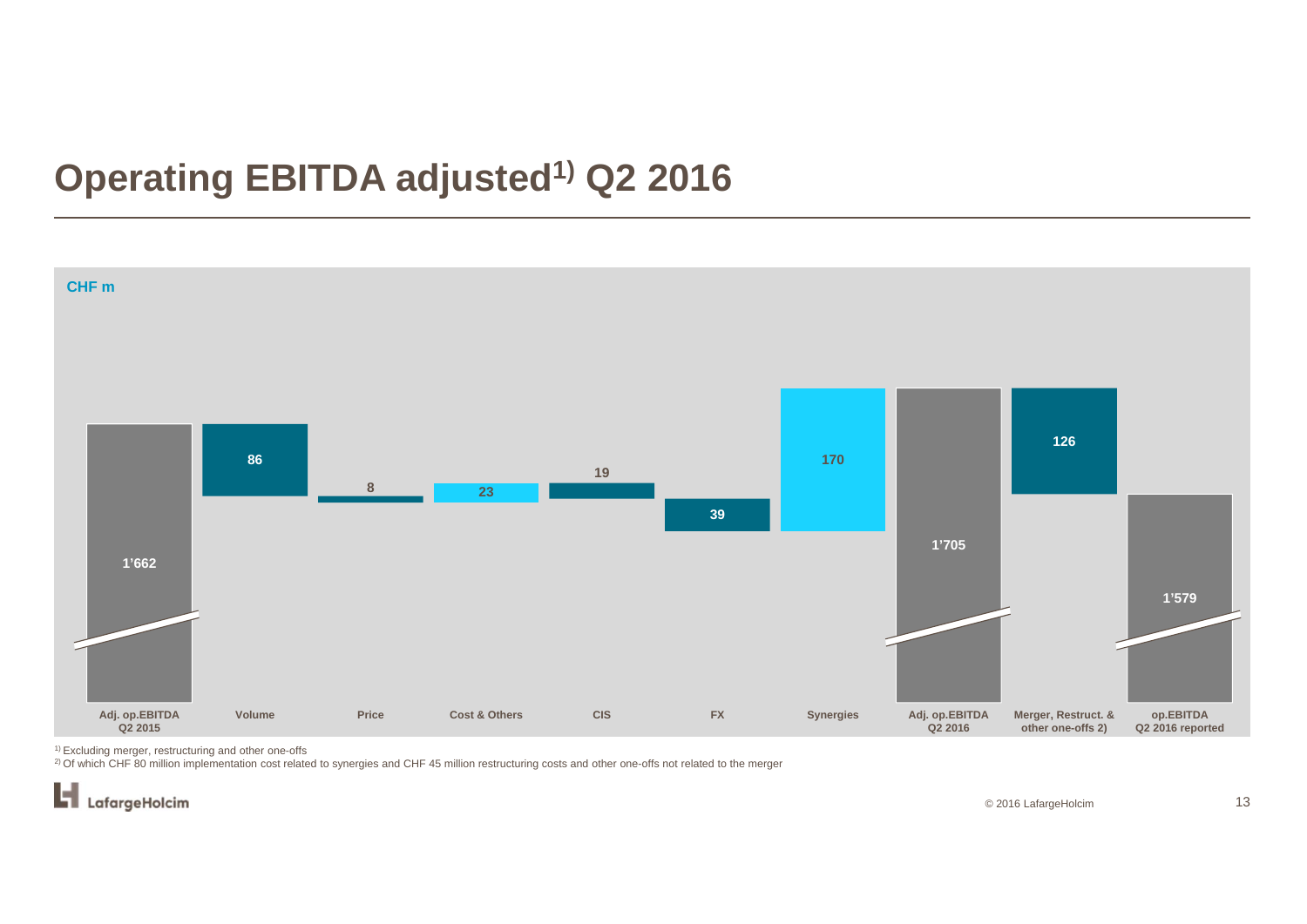# **Operating EBITDA adjusted<sup>1)</sup> 6M 2016**



<sup>1)</sup> Excluding merger, restructuring and other one-offs

<sup>2)</sup> Of which CHF 116 million implementation cost related to synergies and CHF 59 million restructuring costs and other one-offs not related to the merger

H LafargeHolcim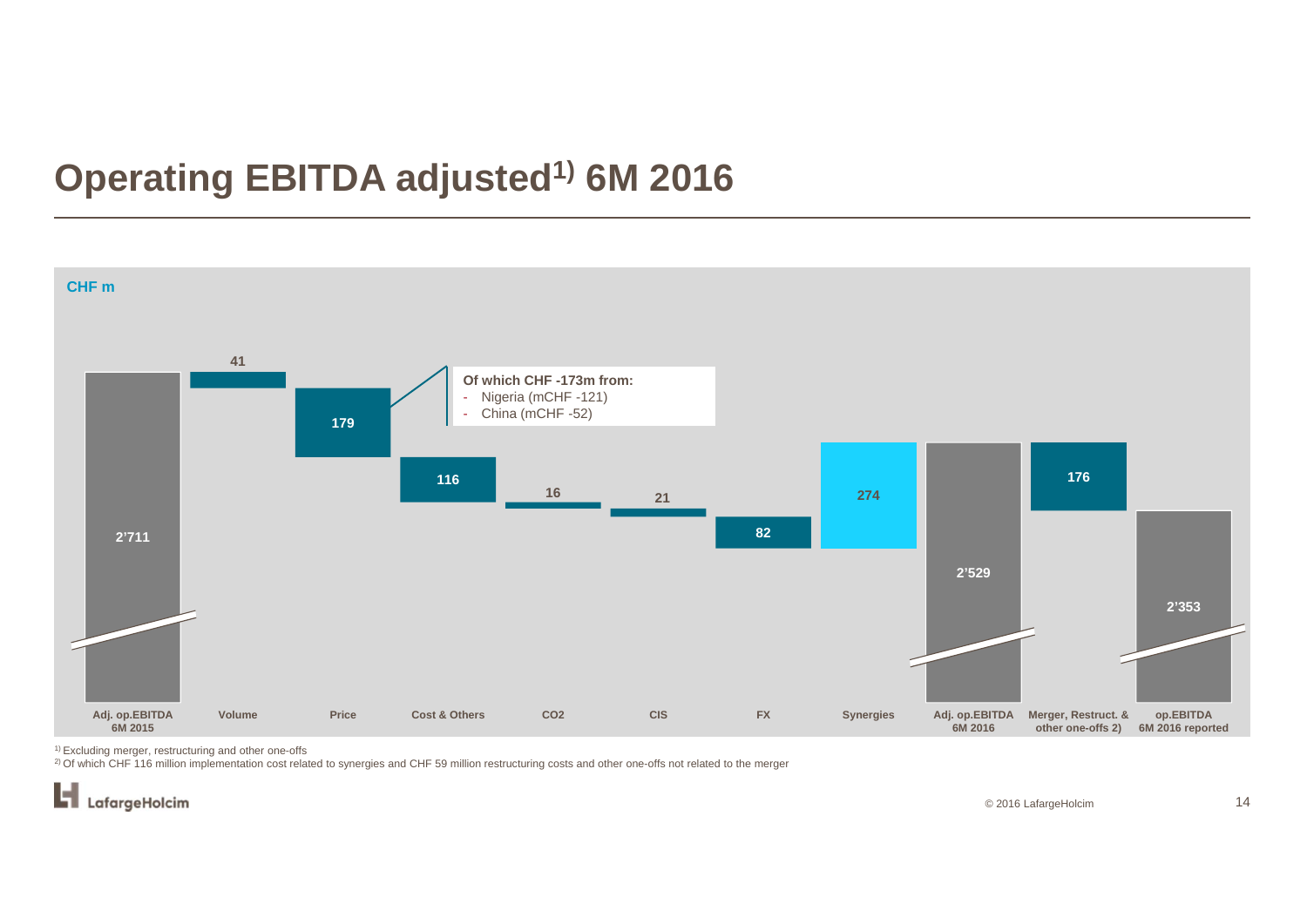#### **Quarter-on-quarter price trend**

 $\rightarrow$  Cement price increased 2.2% vs. Q1 2016, following a +1.2% sequential QoQ improvement in Q1 2016 vs. Q4 2015



1) Sequential QoQ price development calculated at constant geographical mix effect and constant FX

H LafargeHolcim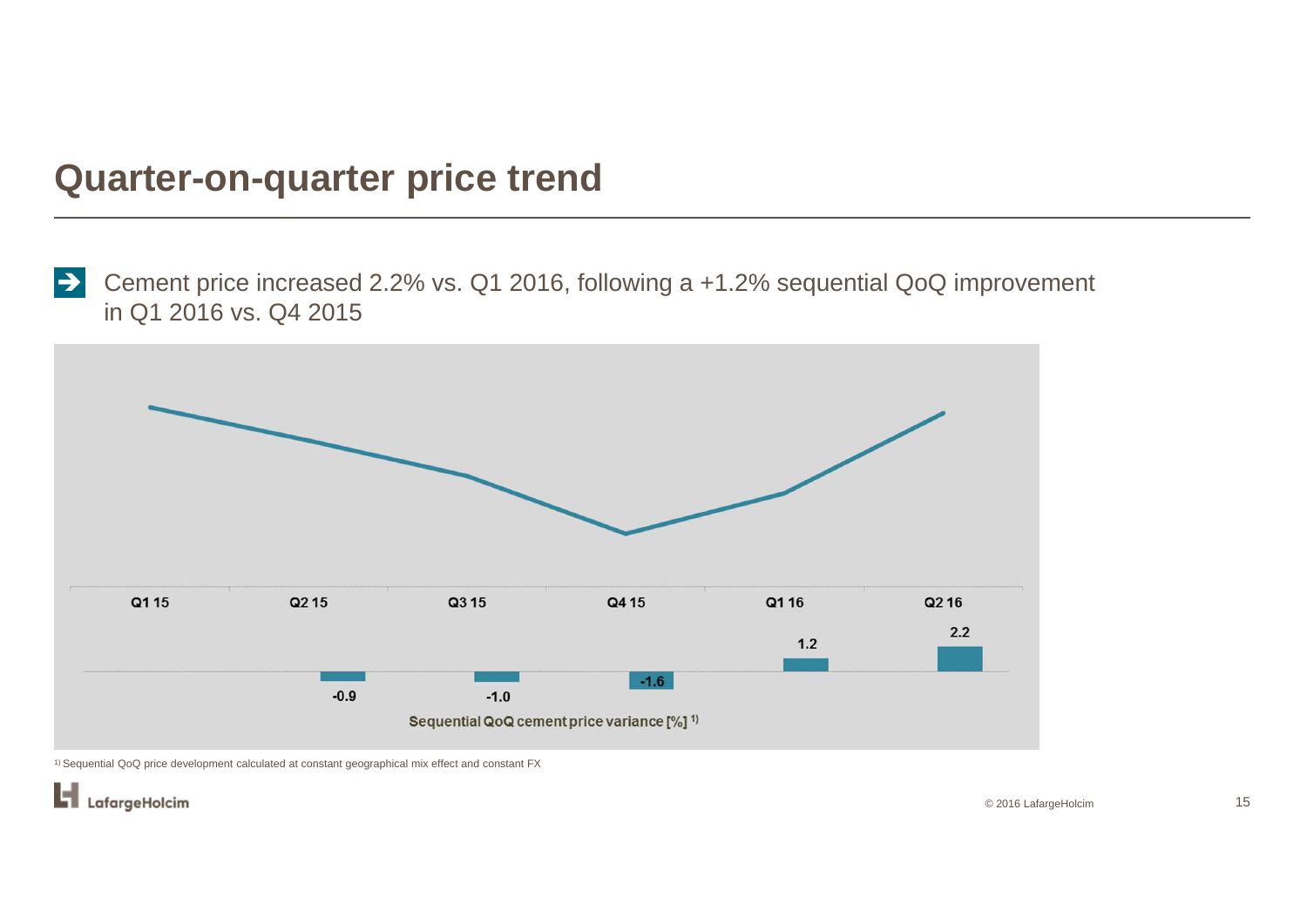# **Acceleration of synergies delivery in Q2 2016**

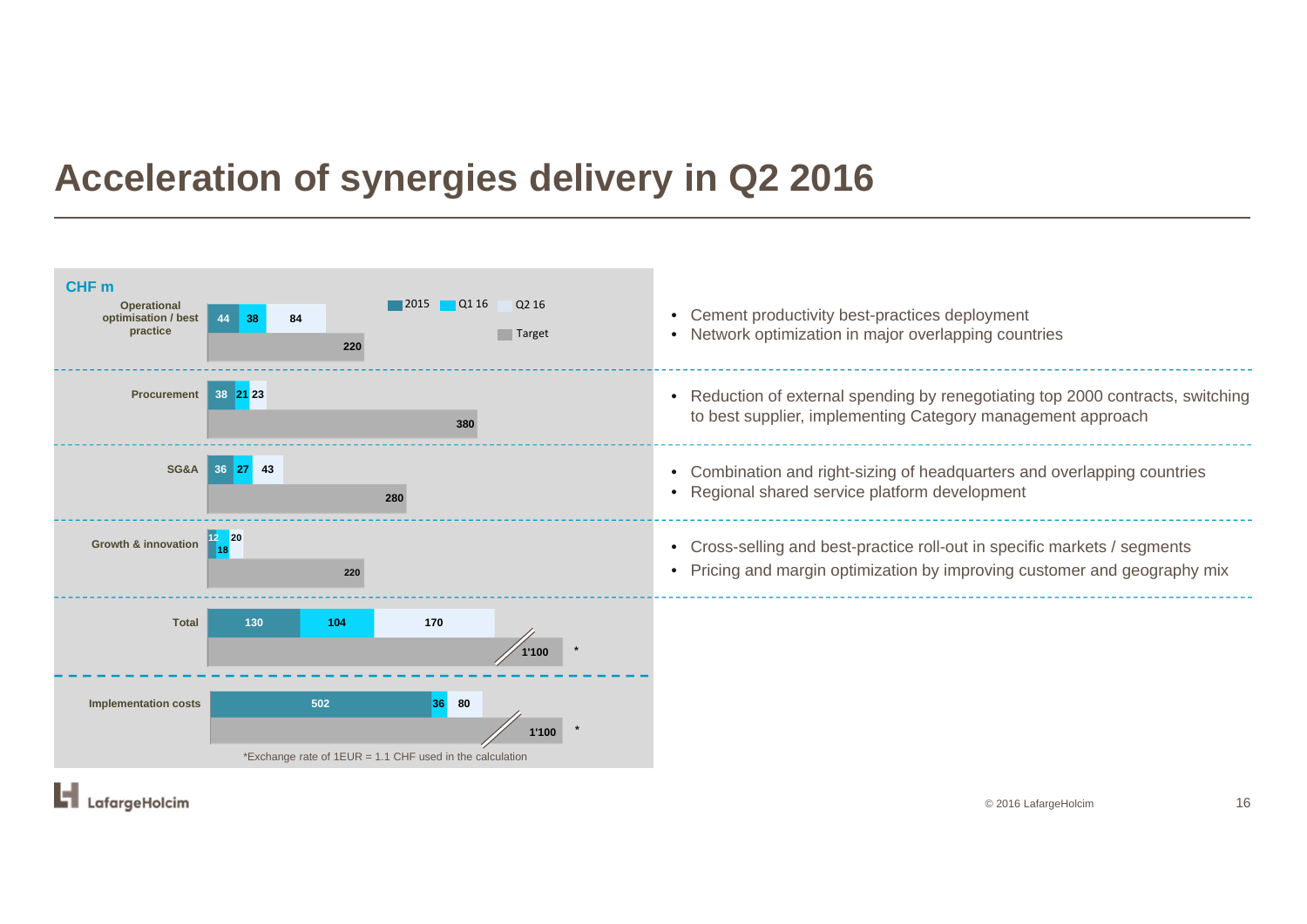## **Operating Free Cash Flow**



1) Change in net working capital mainly impacted by cash effective merger, restructuring and other one-offs

 $\Box$  LafargeHolcim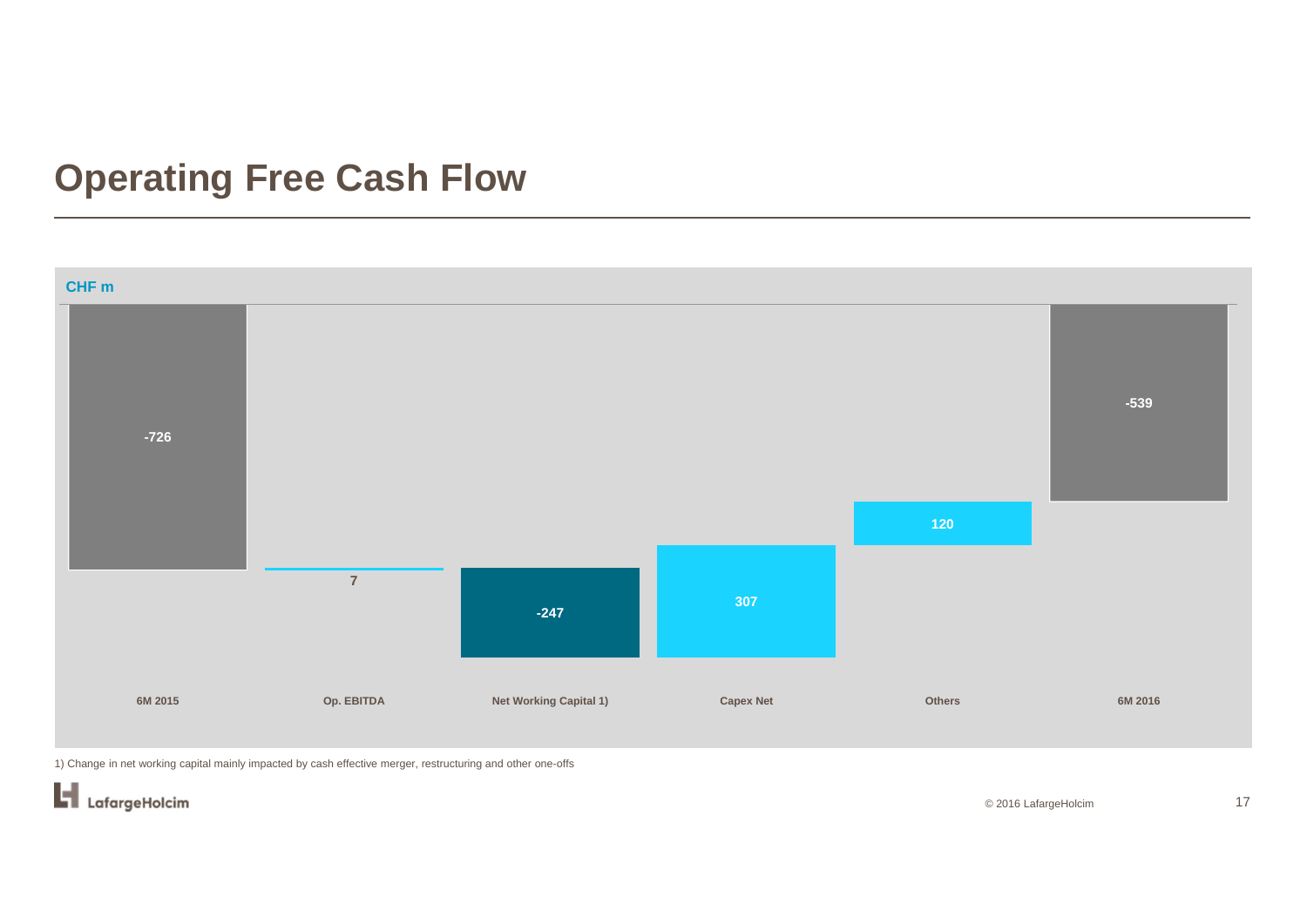## **Net Financial Debt March 2016 to June 2016**



1) Of which PPA adjustments of CHF 56m

 $\overline{\phantom{a}}$  LafargeHolcim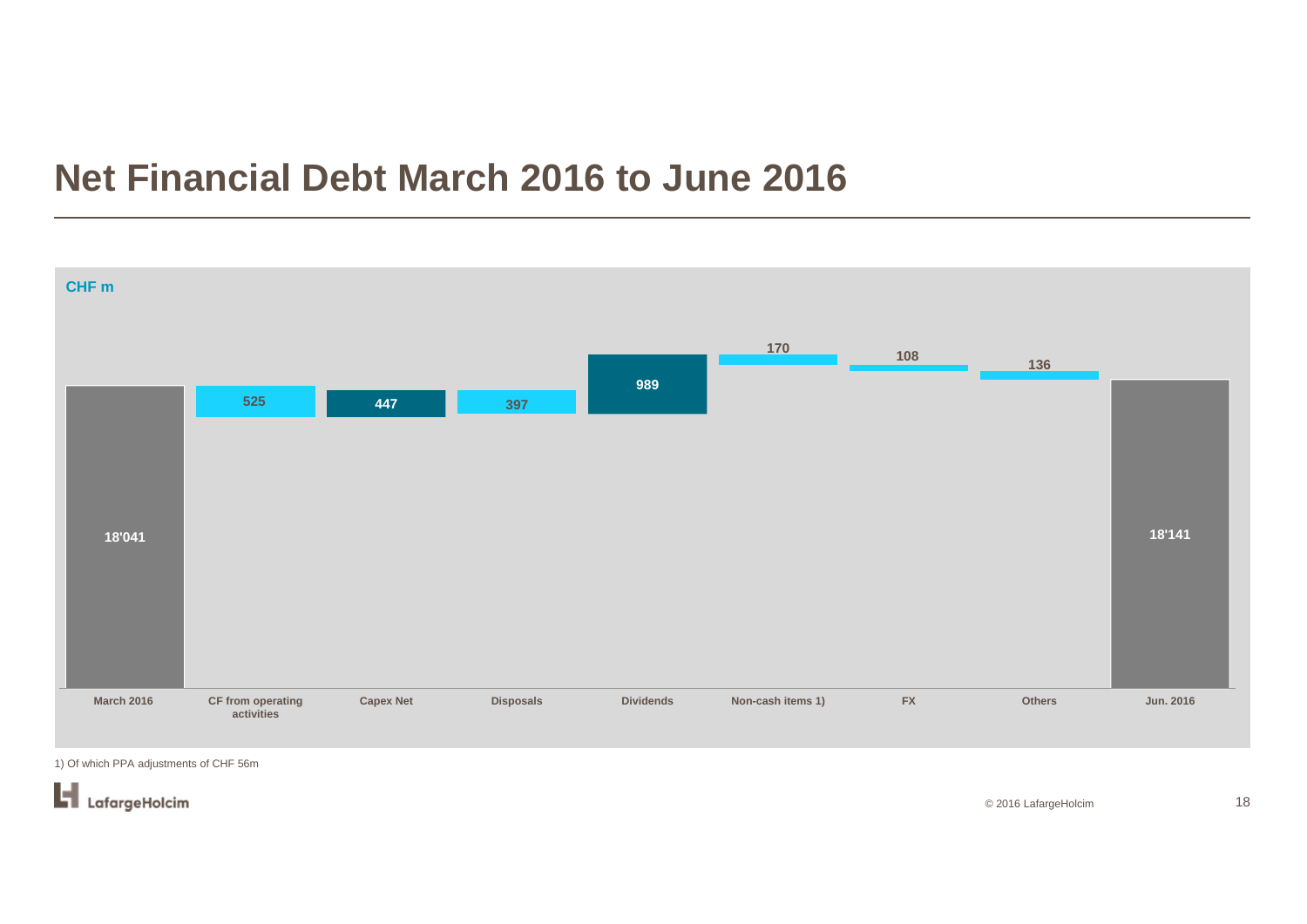## **Net Financial Debt December 2015 to June 2016**



1) Of which PPA adjustments of CHF 128m

 $\overline{\phantom{a}}$  LafargeHolcim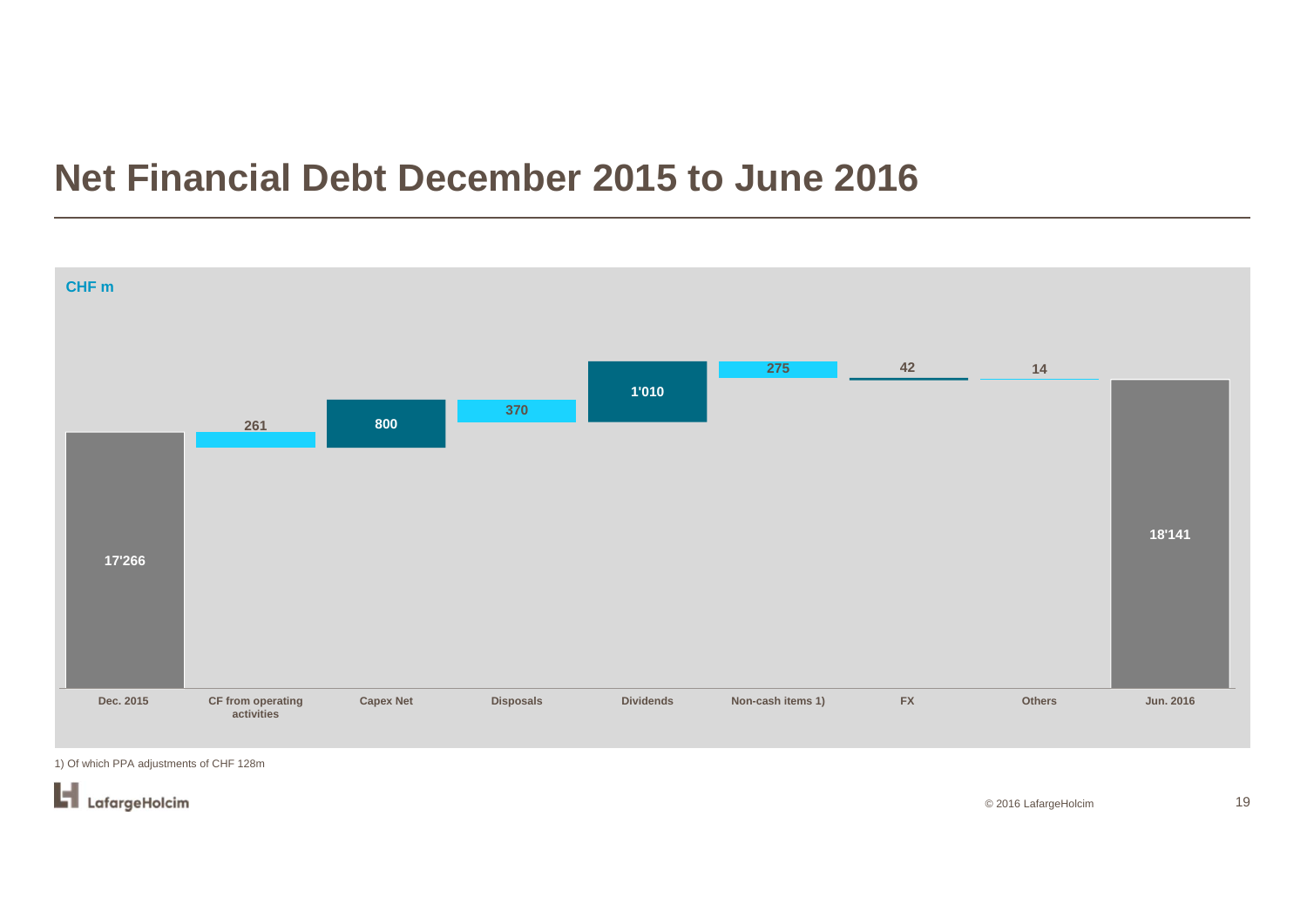#### **Improvement of maturity profile and cost of debt**



Note: Pro forma debt maturity as at 30 June 2016, after risk-related adjustment of CHF 1,143m from current financial liabilities to long term financial liabilities. Excl. amounts related to the Purchase Price Allocation on debt.

H LafargeHolcim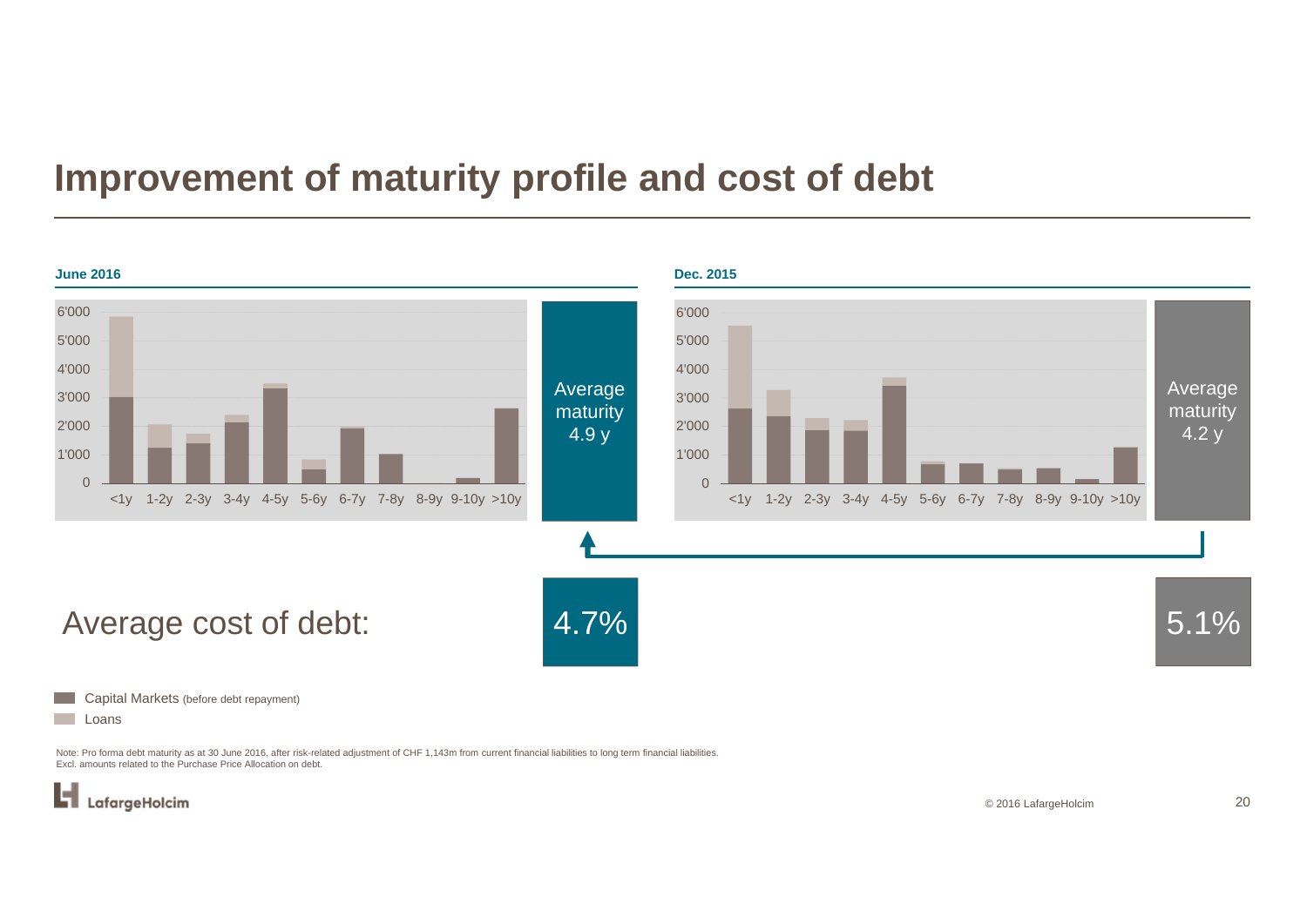

#### **Outlook and Update on Strategic Initiatives 03**

Eric Olsen, Chief Executive Officer

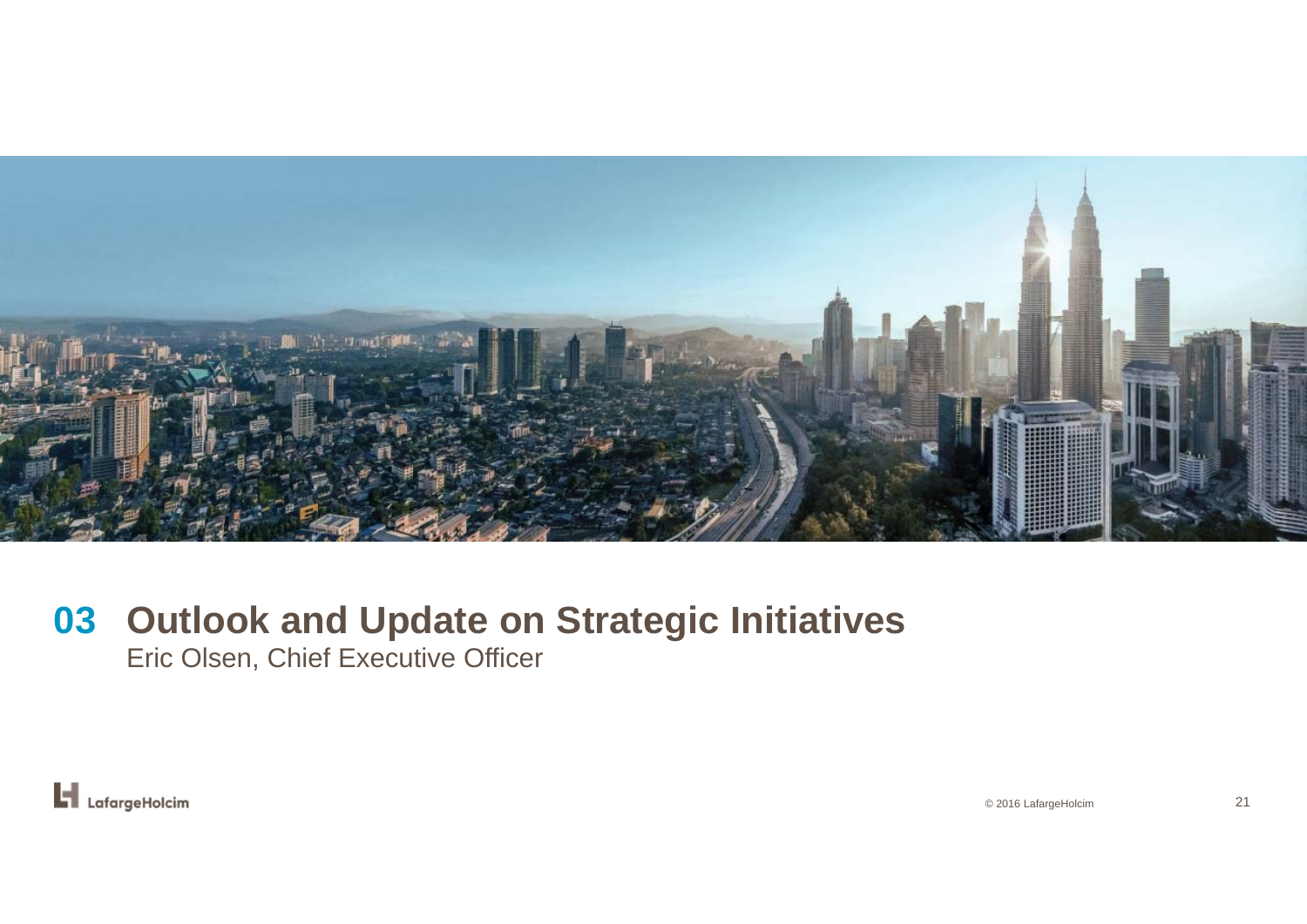# **Outlook for 2016**

 $\rightarrow$ Cement demand outlook 2016: overall global demand in the range of 1-3 per cent

- $\rightarrow$  Other expectations for 2016 remain unchanged
	- › Capex below CHF 2.0 billion
	- › Incremental synergies of more than CHF 450 million of adjusted operating EBITDA
	- › Pricing recovery actions and commercial excellence initiatives will demonstrate tangible results in 2016
	- › Net debt around CHF 13.0 billion at year end, including the effect of our planned divestment program
	- › CHF 3.5 billion divestment program to be completed
	- › At least a high single digit like for like increase in adjusted operating EBITDA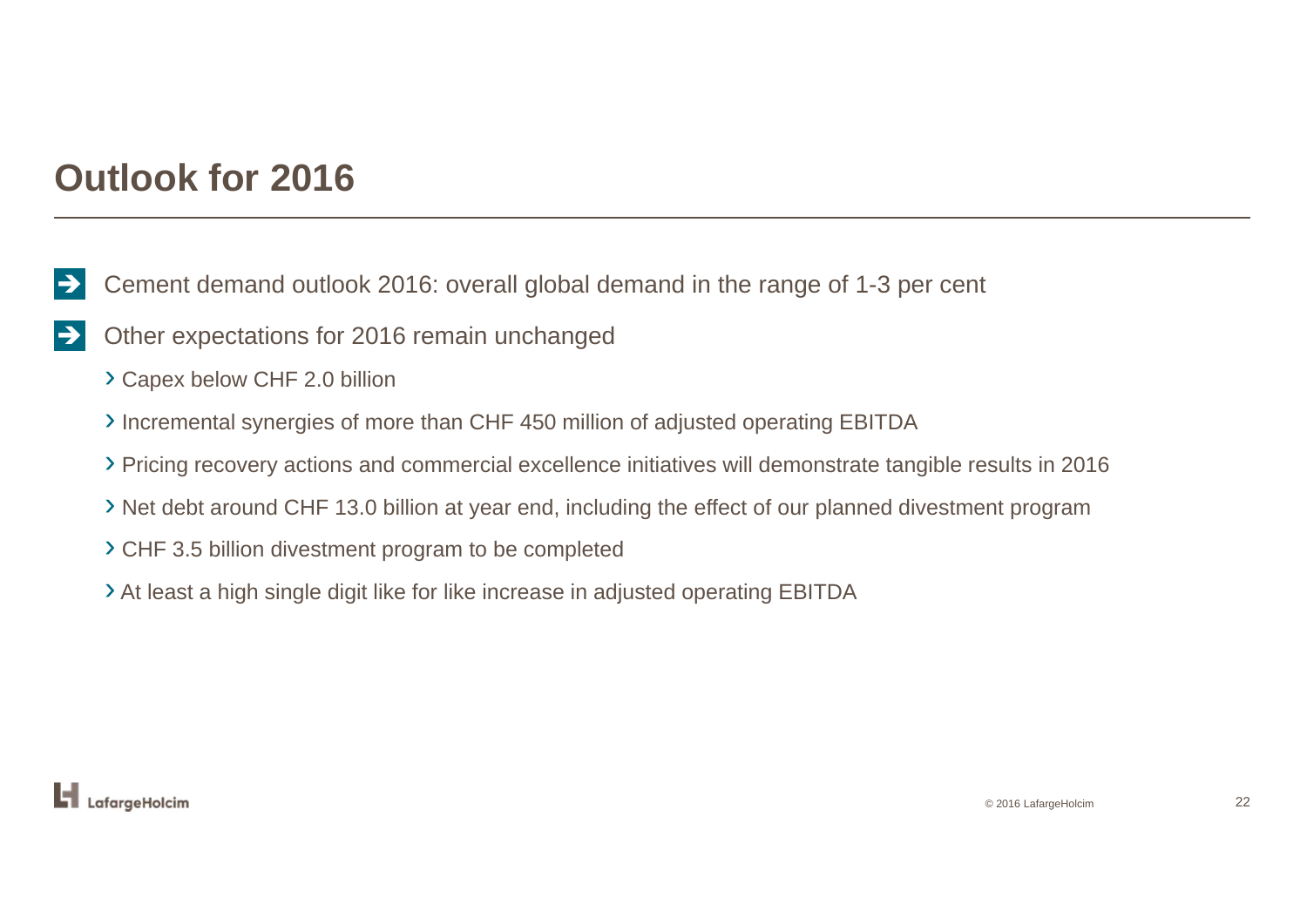#### On track for 2018 targets<sup>1)</sup>



<sup>1</sup>) Targets assume constant scope (except for India) and FX. FCF after maintenance and expansion capex. Capex target excluding capitalized merger implementation costs. Operating EBITDA before restructuring costs.

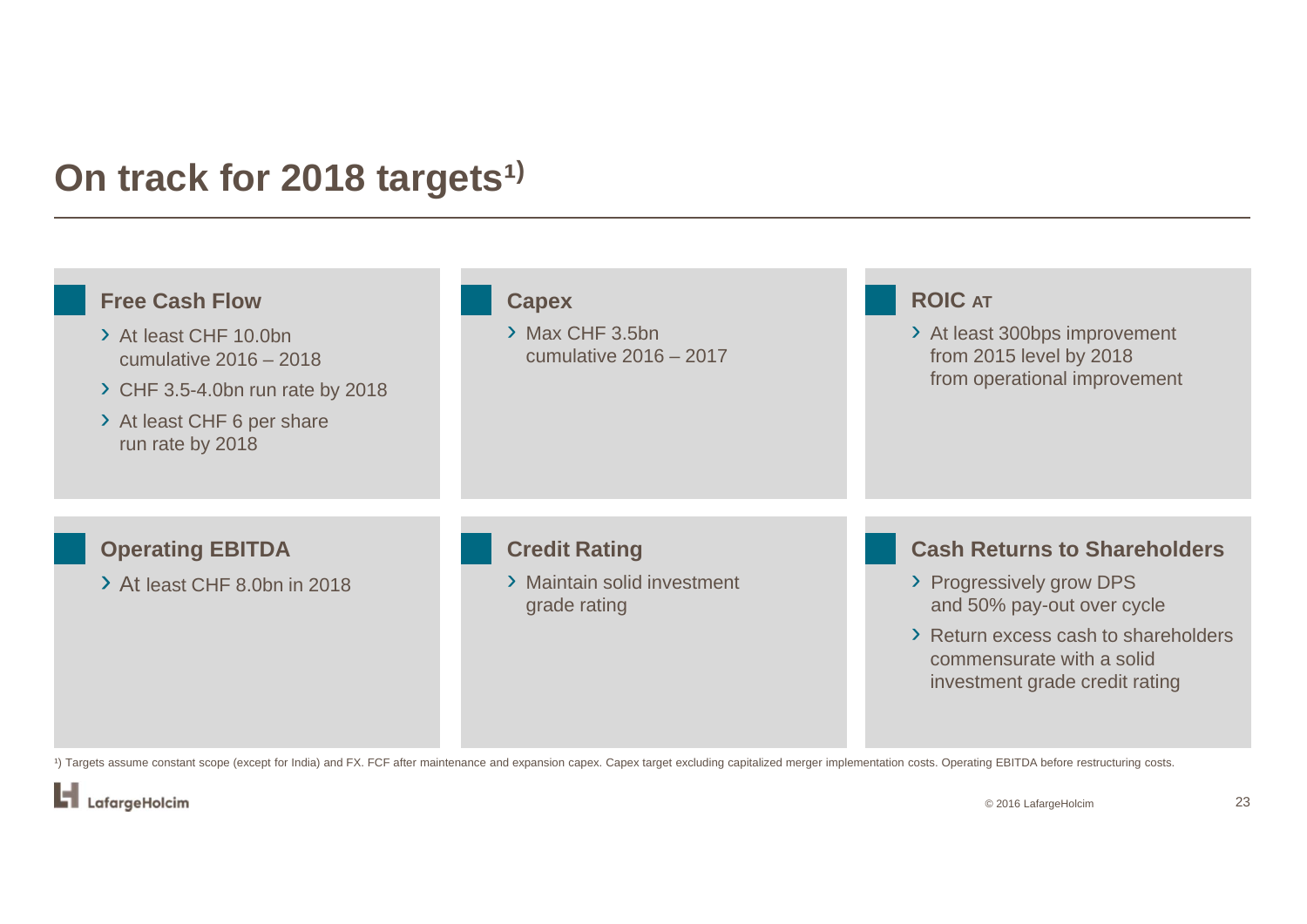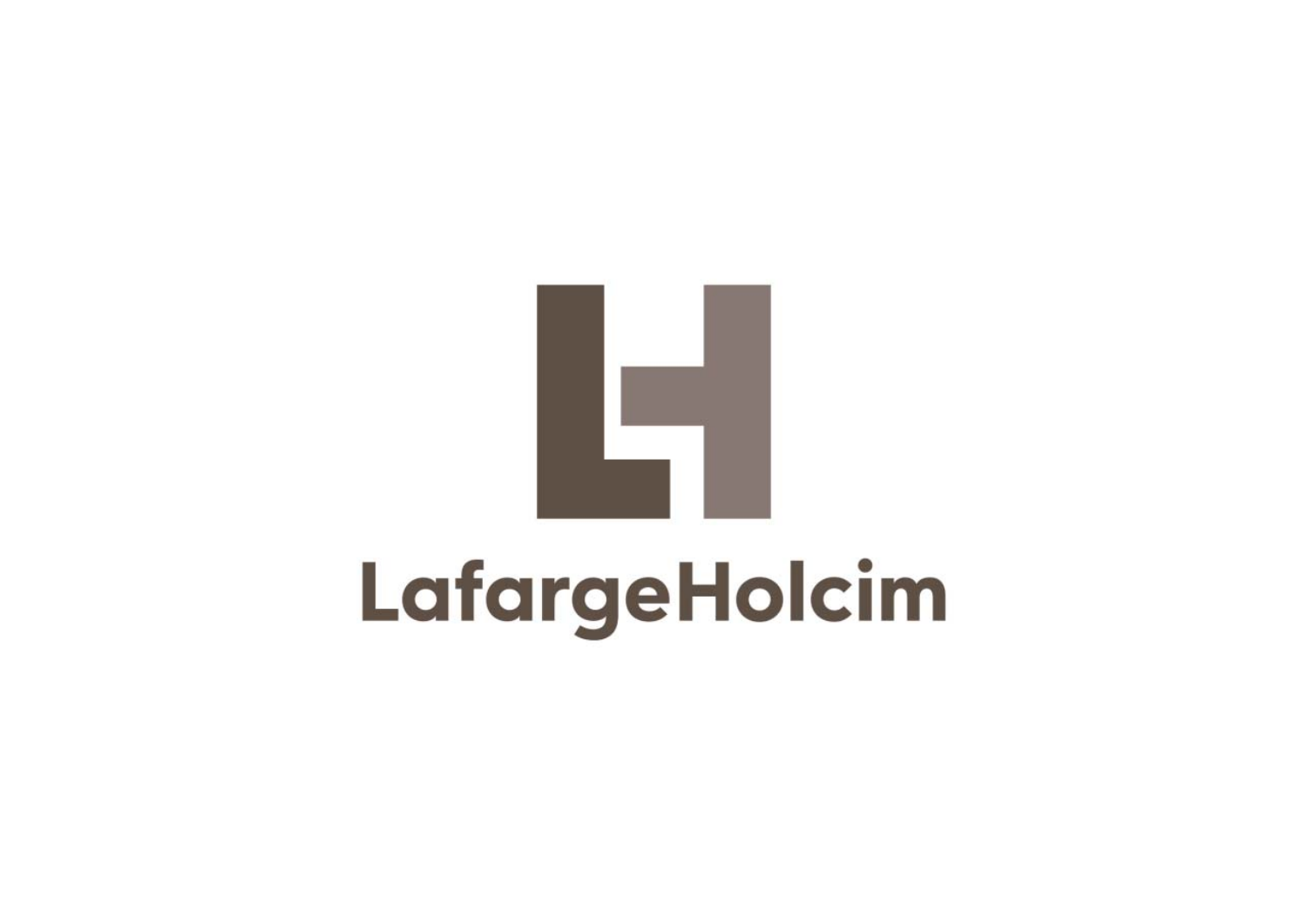

#### **04 Appendix**

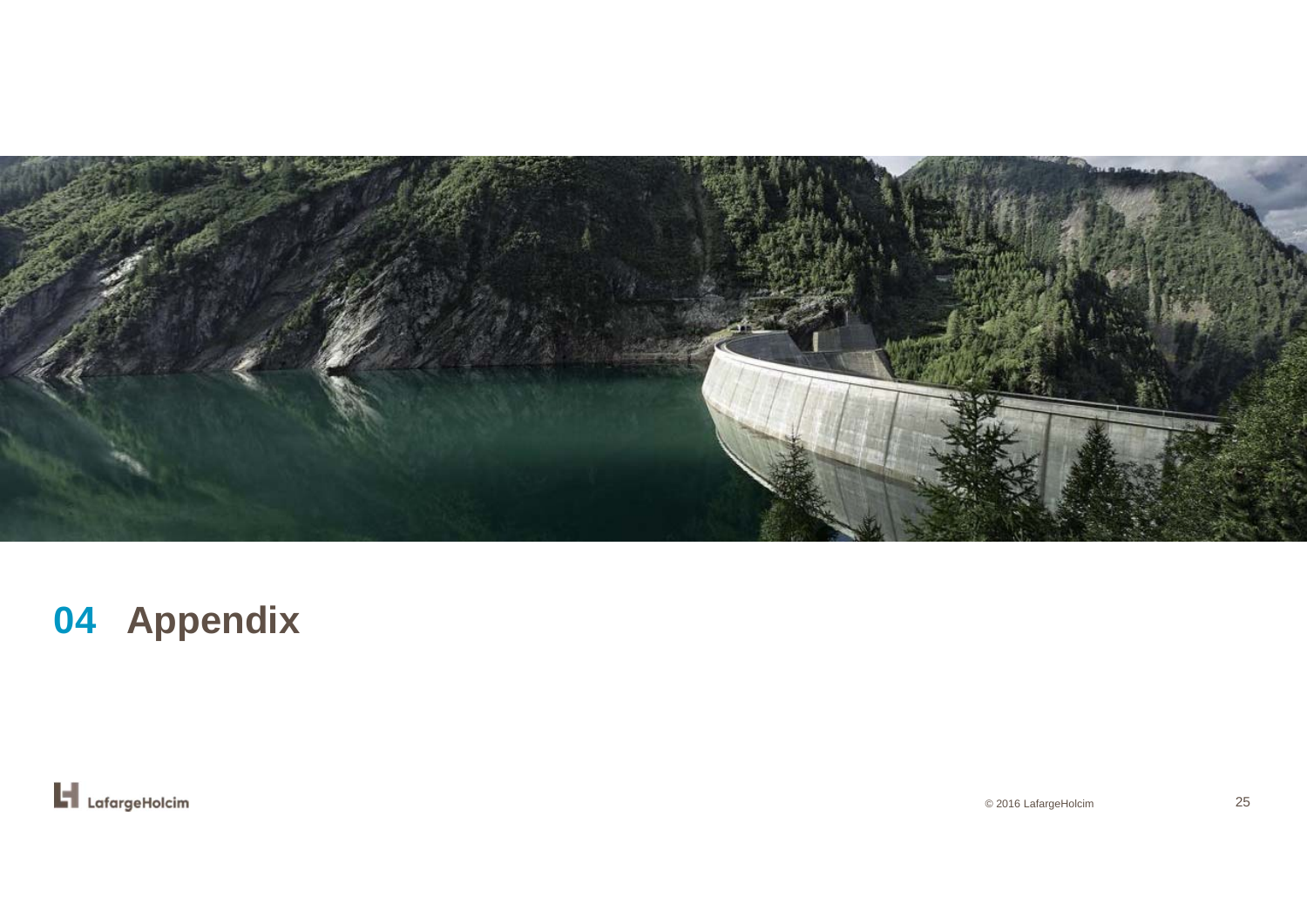# **Net sales and operating EBITDA adjusted1) by Region – 6M 2016**



| CHF m                    | 6M 2016 | 6M 2015 | $+$ %    | Like-for-like % |
|--------------------------|---------|---------|----------|-----------------|
| Asia Pacific             | 4'341   | 4'549   | $-4.6%$  | 0.4%            |
| Europe                   | 3'465   | 3'574   | $-3.1\%$ | $-3.3%$         |
| Latin America            | 1'366   | 1'616   | $-15.5%$ | $-3.3%$         |
| Middle East Africa       | 2'130   | 2'390   | $-10.9%$ | $-5.7\%$        |
| North America            | 2'404   | 2'287   | 5.1%     | 3.9%            |
| Corporate / Eliminations | $-363$  | $-200$  | $-0.8%$  | 0.7%            |
| Group                    | 13'342  | 14'217  | $-6.2%$  | $-1.1%$         |



| Like-for-like % |
|-----------------|
| 0.8%            |
| $-1.7%$         |
| 2.0%            |
| $-21.3%$        |
| 14.8%           |
| 12.0%           |
| $-2.9%$         |
|                 |

<sup>1)</sup> Excluding merger, restructuring and other one-offs

 $\left| \rule{0pt}{3.5mm} \right|$  LafargeHolcim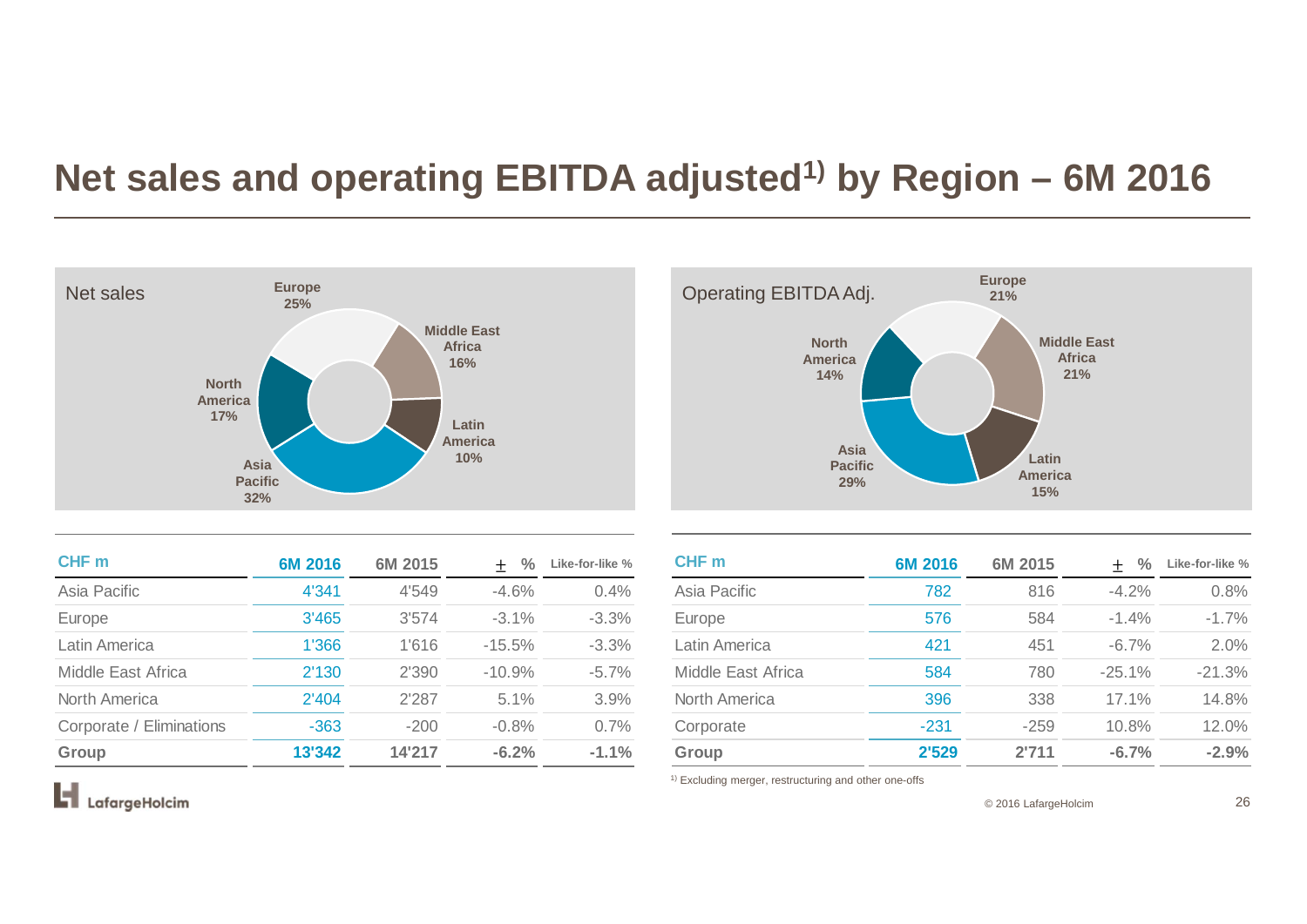#### **Net sales and adjusted operating EBITDA – Cement**

| CHF m                               | 2016           |        |                |       | $2015^{2}$ |       |             |
|-------------------------------------|----------------|--------|----------------|-------|------------|-------|-------------|
| <b>Net Sales</b>                    | Q <sub>1</sub> | Q2     | Q <sub>1</sub> | Q2    | Q3         | Q4    | FY.<br>2015 |
| Asia Pacific                        | 1'742          | 1'738  | 1'794          | 1'893 | 1'692      | 1'920 | 7'299       |
| Europe                              | 619            | 898    | 650            | 939   | 889        | 793   | 3'271       |
| Latin America                       | 582            | 580    | 690            | 688   | 721        | 664   | 2'764       |
| Middle East Africa                  | 937            | 946    | 1'052          | 1'101 | 957        | 963   | 4'072       |
| North America                       | 465            | 683    | 390            | 722   | 868        | 706   | 2'686       |
| Corporate / Eliminations            | $-62$          | $-68$  | $-23$          | $-31$ | -6         | -59   | $-118$      |
| Group                               | 4'283          | 4'778  | 4'552          | 5'313 | 5'121      | 4'987 | 19'973      |
| Operating EBITDA adj. <sup>1)</sup> |                |        |                |       |            |       |             |
| Asia Pacific                        | 328            | 392    | 381            | 356   | 306        | 342   | 1'387       |
| Europe                              | 67             | 279    | 96             | 272   | 230        | 236   | 835         |
| Latin America                       | 199            | 198    | 244            | 194   | 229        | 221   | 889         |
| Middle East Africa                  | 246            | 311    | 360            | 405   | 306        | 267   | 1'338       |
| North America                       | 52             | 227    | 25             | 229   | 312        | 218   | 785         |
| Corporate                           | $-48$          | $-166$ | $-53$          | $-47$ | -66        | $-28$ | -194        |
| Group                               | 844            | 1'240  | 1'054          | 1'408 | 1'319      | 1'257 | 5'040       |

 $1)$  Excluding merger, restructuring, other one-offs  $2)$  Restated to reflect proper allocation of restructuring, merger and other one-offs

 $\overline{\phantom{a}}$  LafargeHolcim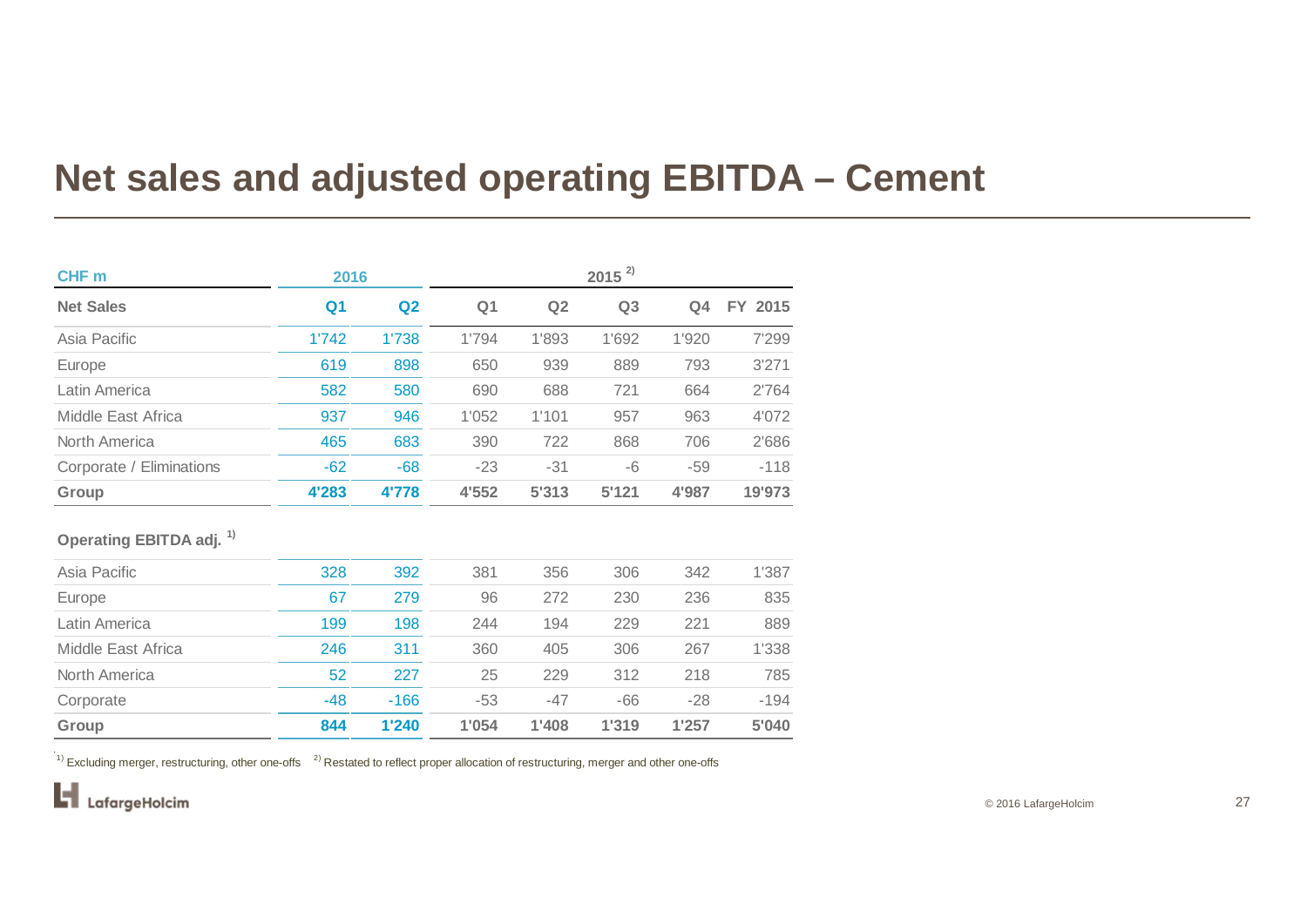## **Net sales and adjusted operating EBITDA – Aggregates**

| CHF m                               | 2016           |             |                | $2015^{2}$ |                |                |             |  |  |
|-------------------------------------|----------------|-------------|----------------|------------|----------------|----------------|-------------|--|--|
| <b>Net Sales</b>                    | Q <sub>1</sub> | Q2          | Q <sub>1</sub> | Q2         | Q <sub>3</sub> | Q4             | FY.<br>2015 |  |  |
| Asia Pacific                        | 114            | 135         | 123            | 130        | 134            | 141            | 528         |  |  |
| Europe                              | 396            | 502         | 403            | 501        | 511            | 463            | 1'879       |  |  |
| Latin America                       | 12             | 11          | 16             | 16         | 15             | 14             | 60          |  |  |
| Middle East Africa                  | 26             | 31          | 30             | 32         | 31             | 29             | 123         |  |  |
| North America                       | 203            | 403         | 200            | 400        | 489            | 385            | 1'474       |  |  |
| Corporate / Eliminations            | ۰              |             | ٠              |            |                |                |             |  |  |
| Group                               | 750            | 1'083       | 772            | 1'080      | 1'181          | 1'032          | 4'064       |  |  |
| Operating EBITDA adj. <sup>1)</sup> |                |             |                |            |                |                |             |  |  |
| Asia Pacific                        | 13             | 27          | 26             | 25         | 31             | 52             | 133         |  |  |
| Europe                              | 42             | 110         | 41             | 93         | 89             | 56             | 279         |  |  |
| Latin America                       |                | $\mathbf 0$ | 2              | $-1$       | $\Omega$       | -3             | $-1$        |  |  |
| Middle East Africa                  | $\overline{2}$ | 4           | $\overline{4}$ | 6          | $\overline{4}$ | $\overline{4}$ | 18          |  |  |
| North America                       | $-24$          | 107         | $-21$          | 97         | 122            | 68             | 266         |  |  |
| Corporate                           | $-12$          | $-36$       | $-10$          | -9         | $-14$          | $-6$           | $-39$       |  |  |
| Group                               | 21             | 212         | 42             | 210        | 234            | 170            | 656         |  |  |

 $1)$  Excluding merger, restructuring, other one-offs  $2)$  Restated to reflect proper allocation of restructuring, merger and other one-offs

 $\overline{\phantom{a}}$  LafargeHolcim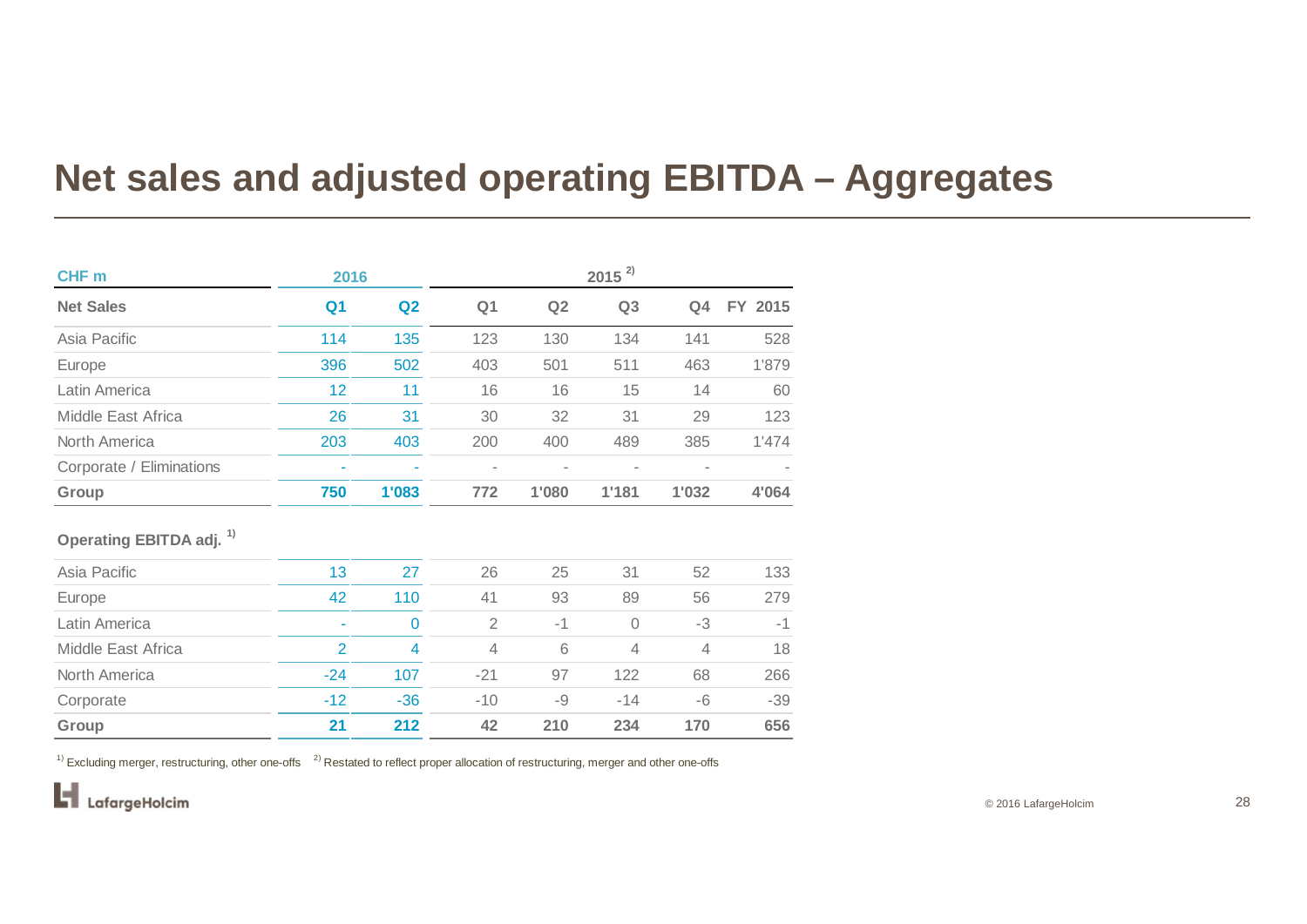### **Net sales and adjusted operating EBITDA – Other**

| CHF m                               | 2016           |                | $2015^{2}$     |                |          |       |             |
|-------------------------------------|----------------|----------------|----------------|----------------|----------|-------|-------------|
| <b>Net Sales</b>                    | Q <sub>1</sub> | Q <sub>2</sub> | Q <sub>1</sub> | Q2             | Q3       | Q4    | FY.<br>2015 |
| Asia Pacific                        | 292            | 320            | 299            | 311            | 309      | 303   | 1'222       |
| Europe                              | 482            | 568            | 499            | 581            | 599      | 527   | 2'206       |
| Latin America                       | 88             | 93             | 103            | 104            | 104      | 106   | 417         |
| Middle East Africa                  | 86             | 104            | 83             | 92             | 82       | 85    | 342         |
| North America                       | 198            | 452            | 186            | 390            | 532      | 410   | 1'519       |
| Corporate / Eliminations            | $-117$         | $-116$         | $-81$          | $-66$          | $-103$   | -8    | $-258$      |
| Group                               | 1'029          | 1'419          | 1'089          | 1'410          | 1'525    | 1'423 | 5'447       |
| Operating EBITDA adj. <sup>1)</sup> |                |                |                |                |          |       |             |
| Asia Pacific                        | 3              | 19             | 17             | 12             | 11       | 6     | 45          |
| Europe                              | 10             | 69             | 24             | 59             | 58       | 12    | 151         |
| Latin America                       | 11             | 13             | 9              | $\overline{4}$ | 8        | $-1$  | 20          |
| Middle East Africa                  | 8              | 14             | 0              | 6              | $\Omega$ | $-0$  | 6           |
| North America                       | $-25$          | 60             | $-31$          | 38             | 84       | 40    | 132         |
| Corporate                           | $-47$          | 78             | $-67$          | $-74$          | $-70$    | $-89$ | $-299$      |
| Group                               | $-41$          | 253            | $-47$          | 43             | 90       | $-32$ | 55          |

 $1)$  Excluding merger, restructuring, other one-offs  $2)$  Restated to reflect proper allocation of restructuring, merger and other one-offs

 $\overline{\phantom{a}}$  LafargeHolcim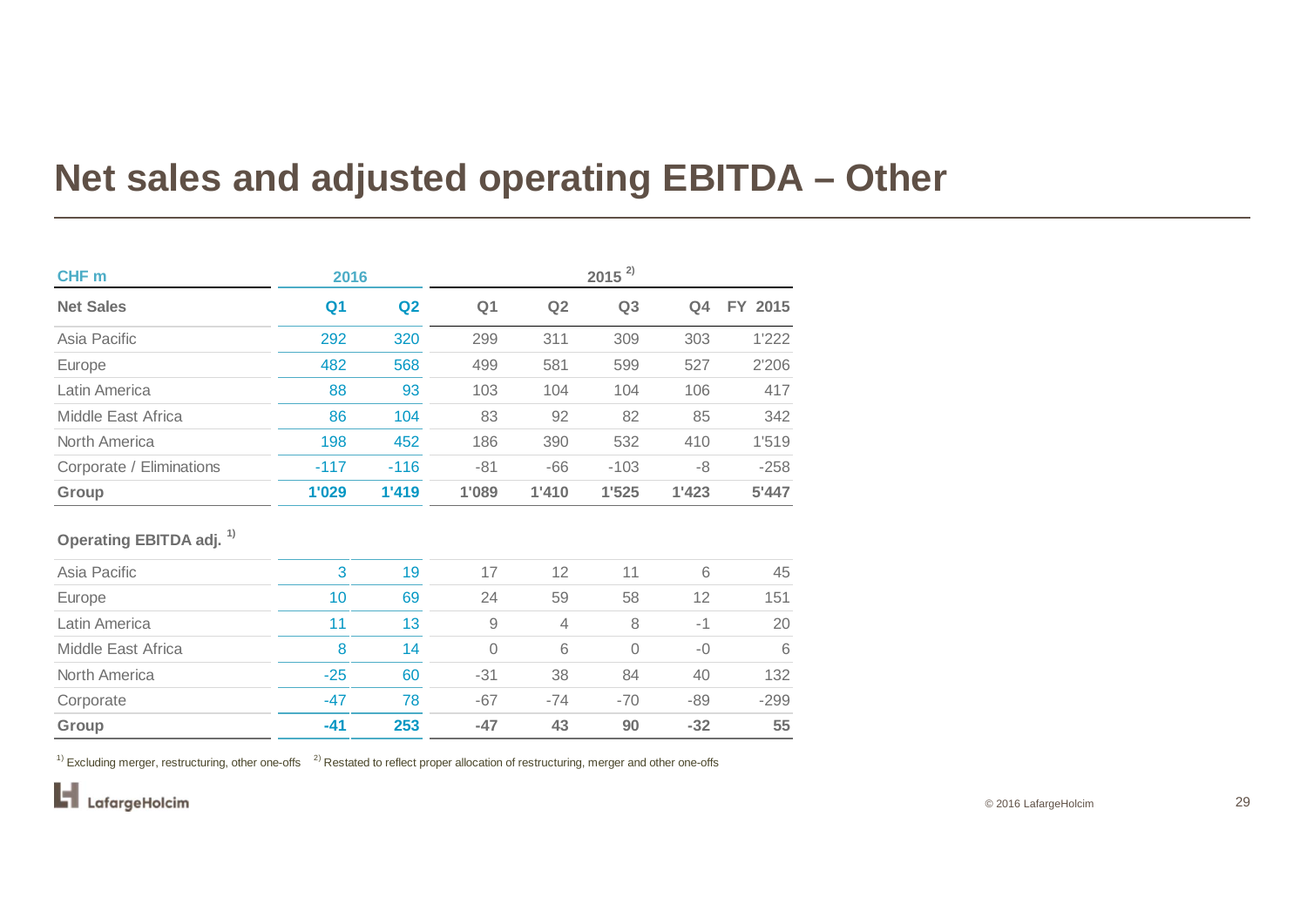### **Operating Free Cash Flow**

| CHF m                                  |         |         |           |          |         |           |
|----------------------------------------|---------|---------|-----------|----------|---------|-----------|
|                                        | Q2 2016 | Q2 2015 | $±\%$     | 6M 2016  | 6M 2015 | $\pm\%$   |
| <b>Operating EBITDA</b>                | 1'579   | 1'429   | 10.5%     | 2'353    | 2'346   | 0.3%      |
| Total other non cash items             | 89      | 60      | 48.3%     | 174      | 111     | 56.8%     |
| Change in net working capital          | $-549$  | $-225$  | $-144.0%$ | $-1'244$ | $-997$  | $-24.8%$  |
| Financial expenses paid net            | $-232$  | $-238$  | 2.5%      | $-441$   | $-489$  | 9.8%      |
| Income taxes paid                      | $-349$  | $-382$  | 8.6%      | $-586$   | $-614$  | 4.6%      |
| Other cash items                       | $-14$   | 12      | $-216.7%$ | 5        | 25      | $-80.0\%$ |
| Cash flow from op. activities          | 525     | 655     | $-19.7%$  | 261      | 382     | $-31.6%$  |
| Capex to maintain net                  | $-243$  | $-237$  | $-2.5%$   | $-426$   | $-385$  | $-10.6%$  |
| Expansion capex                        | $-204$  | $-383$  | 46.7%     | $-373$   | $-722$  | 48.2%     |
| Operating free Cash Flow <sup>1)</sup> | 79      | 35      | 123.4%    | $-539$   | $-726$  | 25.8%     |

1) Operating Free cash flow calculation refers to cash flow from operating activities – Capex net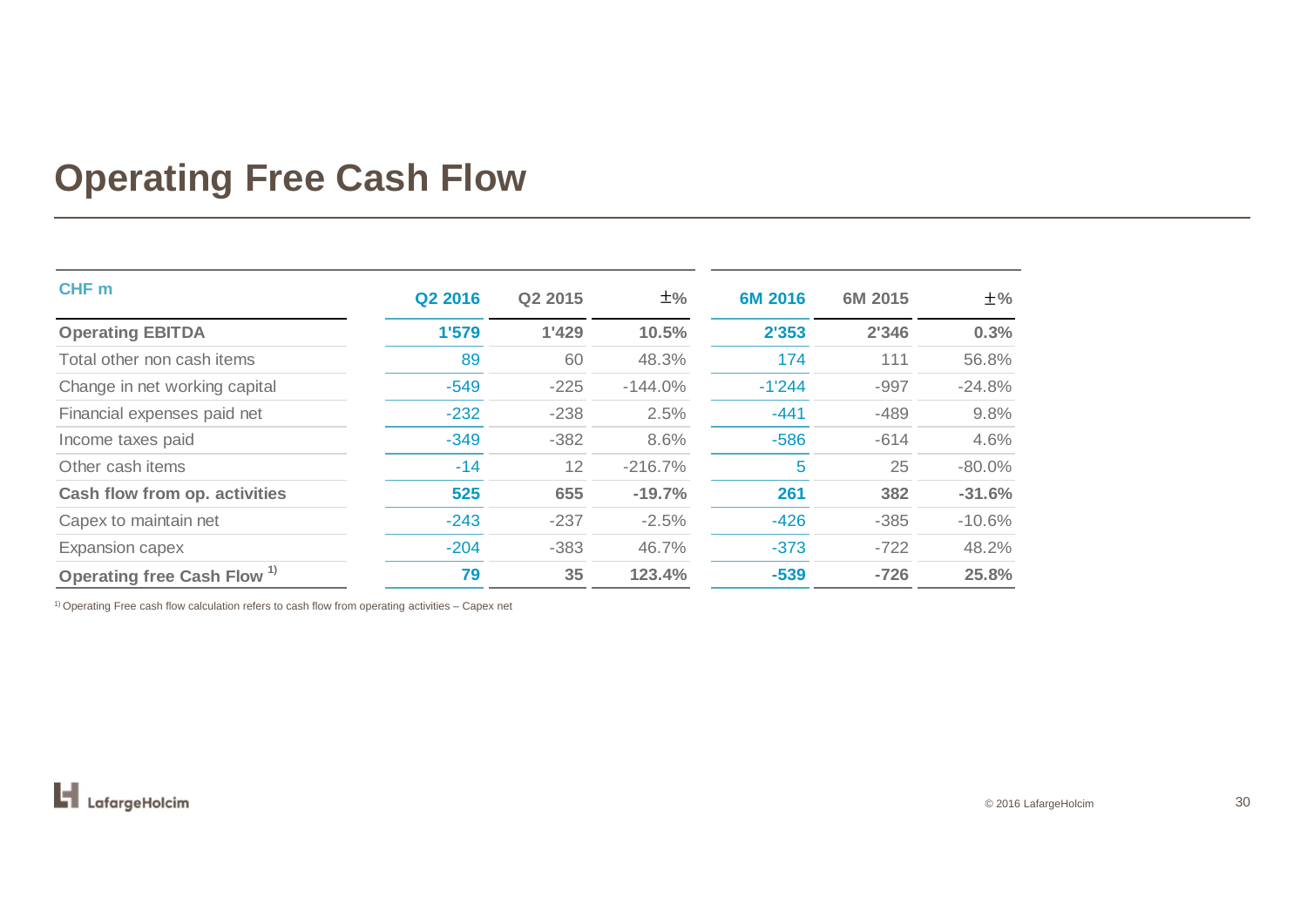# **Net Financial Debt**

#### **CHF m**



Loans

**Net Financial Debt** (per June 30, 2016)

#### **Maturity profile1**



1 After risk-related adjustment of mCHF 1'143 from current financial liabilities to long term financial liabilities. Excl. amounts related to the PPA on debt.

#### H LafargeHolcim

#### **Liquidity summary**

- Cash + marketable securities: mCHF 3'922
- Cash + marketable securities + unused committed credit lines: mCHF 9'902

#### **Debt summary**

- Current financial liabilities<sup>1</sup>: mCHF 5'691
- Fixed to floating ratio: 56% to 44%
- Capital markets 78%; Loans 22%
- Corporate vs. subsidiary debt: 79% to 21%
- Average total maturity: 4.9 years
- CP borrowings: mCHF 1'143
- No financial covenants in Corporate credit lines

#### **Net Financial Debt by currency**

- 49% EUR
- 25% USD
- 13% CHF
- 13% other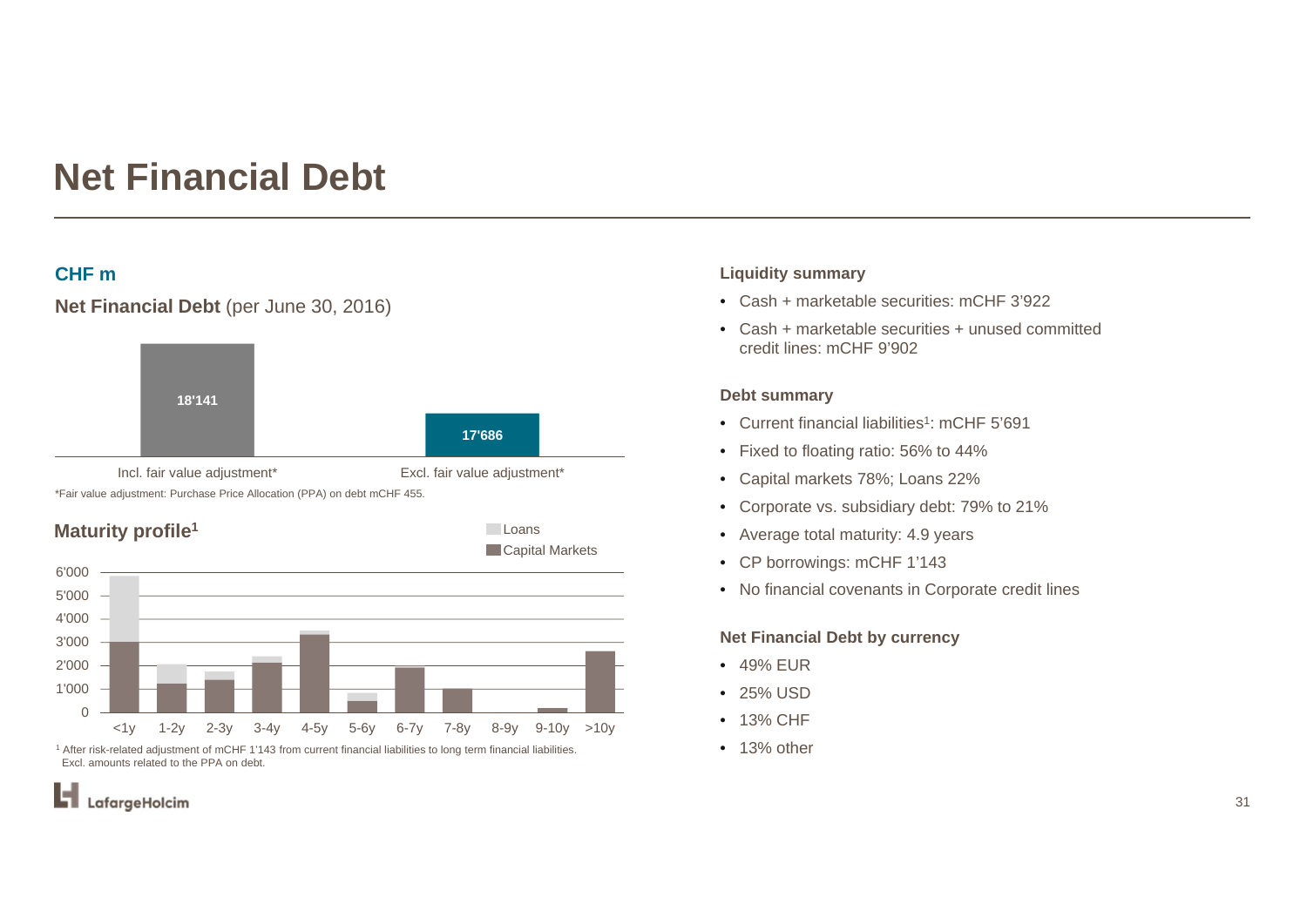## **Operating EBITDA to Net Income**

| CHF m                                                       | Q2 2016 | Q2 2015 | $\pm\%$  | 6M 2016  | 6M 2015  | $\pm\%$  |
|-------------------------------------------------------------|---------|---------|----------|----------|----------|----------|
| <b>Operating EBITDA</b>                                     | 1'579   | 1'429   | 10.5%    | 2'353    | 2'346    | 0.3%     |
| Depreciation & Amortization                                 | $-591$  | $-629$  | 6.0%     | $-1'138$ | $-1'234$ | 7.8%     |
| <b>Operating Profit</b>                                     | 987     | 799     | 23.5%    | 1'214    | 1'111    | 9.3%     |
| Other Income / - Expenses                                   | 22      | $-445$  | n.a      | 24       | $-11$    | n.a      |
| Share of profit of associates and Joint-<br><b>Ventures</b> | 48      | 62      | $-22.6%$ | 69       | 95       | $-27.4%$ |
| <b>Financial Income</b>                                     | 44      | 50      | $-12.0%$ | 89       | 149      | $-40.3%$ |
| <b>Financial Expenses</b>                                   | $-243$  | $-381$  | 36.2%    | $-513$   | $-818$   | 37.3%    |
| <b>Net Income Before Taxes</b>                              | 857     | 86      | 897.7%   | 882      | 526      | 67.7%    |
| Income Taxes                                                | $-374$  | $-229$  | $-63.3%$ | $-462$   | $-393$   | $-17.6%$ |
| Net income from discontinued<br>1)<br>operations            | 15      |         | n.a      | 32       |          | n.a      |
| Net Income / - Loss                                         | 499     | $-142$  | n.a      | 452      | 134      | 237.3%   |

1) Net income improved by CHF 220 million compared with Q2 2015 results after excluding the CHF 421 million booked in Q2 2015 related to assets impairment in the UK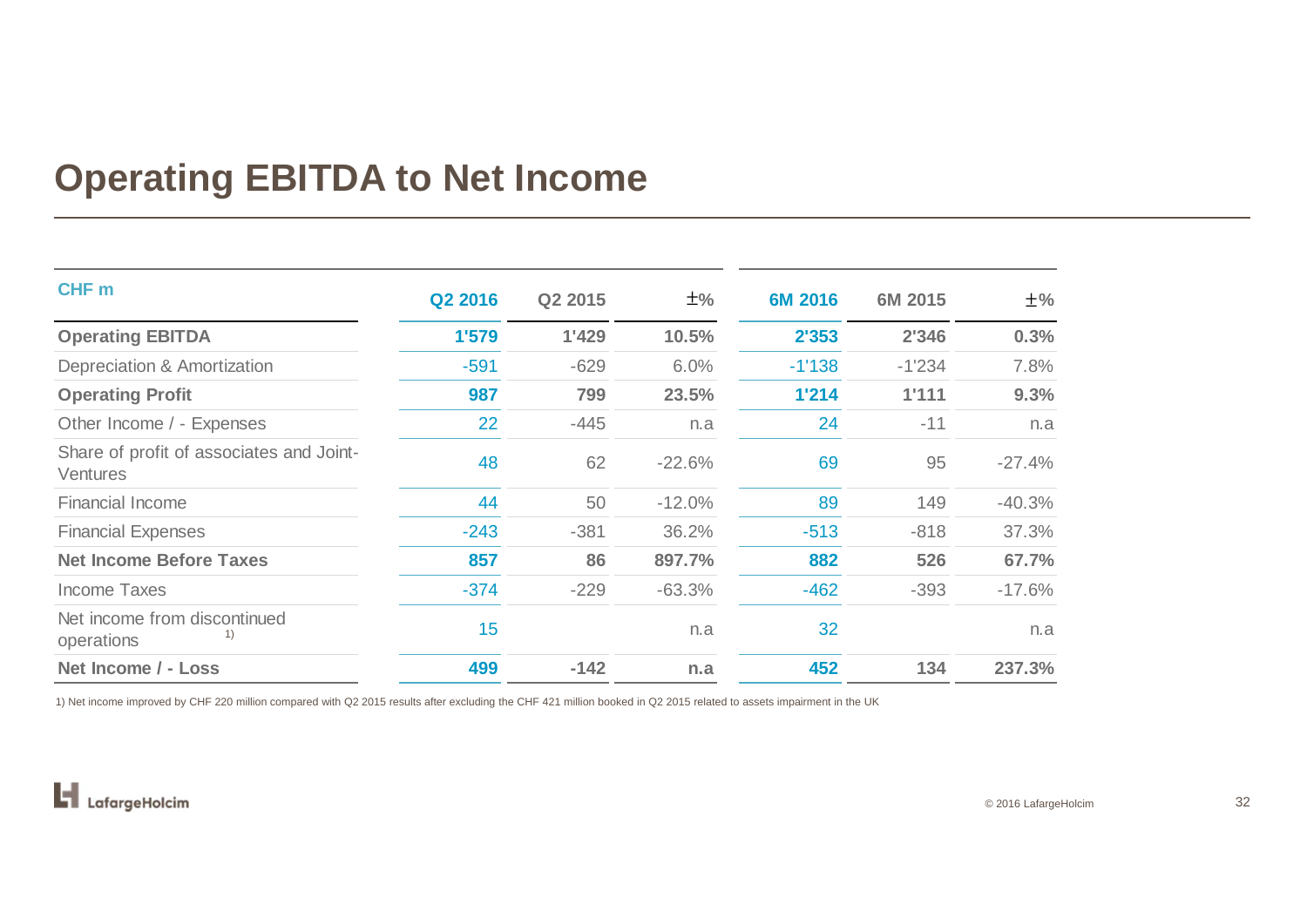#### **Condensed Statement of Financial Position**

| CHF <sub>m</sub>                     | <b>Jun 30, 2016</b> | Dec 31, 2015 |
|--------------------------------------|---------------------|--------------|
| <b>Invested Capital</b>              | 52'534              | 55'290       |
| Out of which:                        |                     |              |
| Goodwill                             | 16'307              | 16'490       |
| Prop, Plant & Equipment              | 33'855              | 36'747       |
| Intangible assets                    | 1'217               | 1'416        |
| Investments in JV and associates     | 2'959               | 3'172        |
| <b>Net Working Capital</b>           | 1'913               | 718          |
| Financial assets and other LT assets | 1'340               | 1'328        |
| Provisions                           | $-5'057$            | $-4'581$     |
| Net assets held for sale             | 1'729               | 772          |
| Total                                | 54'263              | 56'063       |

|                                               | <b>Jun 30, 2016</b> | Dec 31, 2015 |
|-----------------------------------------------|---------------------|--------------|
| Equity                                        | 33'686              | 35'722       |
| Out of which:                                 |                     |              |
| Equity attributable to the LH<br>shareholders | 29'414              | 31'365       |
| Non controlling interest                      | 4'272               | 4'357        |
| Net debt $(1)$                                | 18'141              | 17'265       |
|                                               |                     |              |
| Deferred taxes & other                        | 2'436               | 3'076        |
| Total                                         | 54'263              | 56'063       |

(1) Including CHF 51m of derivative assets as at June 30, 2016 (CHF 132m as at December 31, 2015)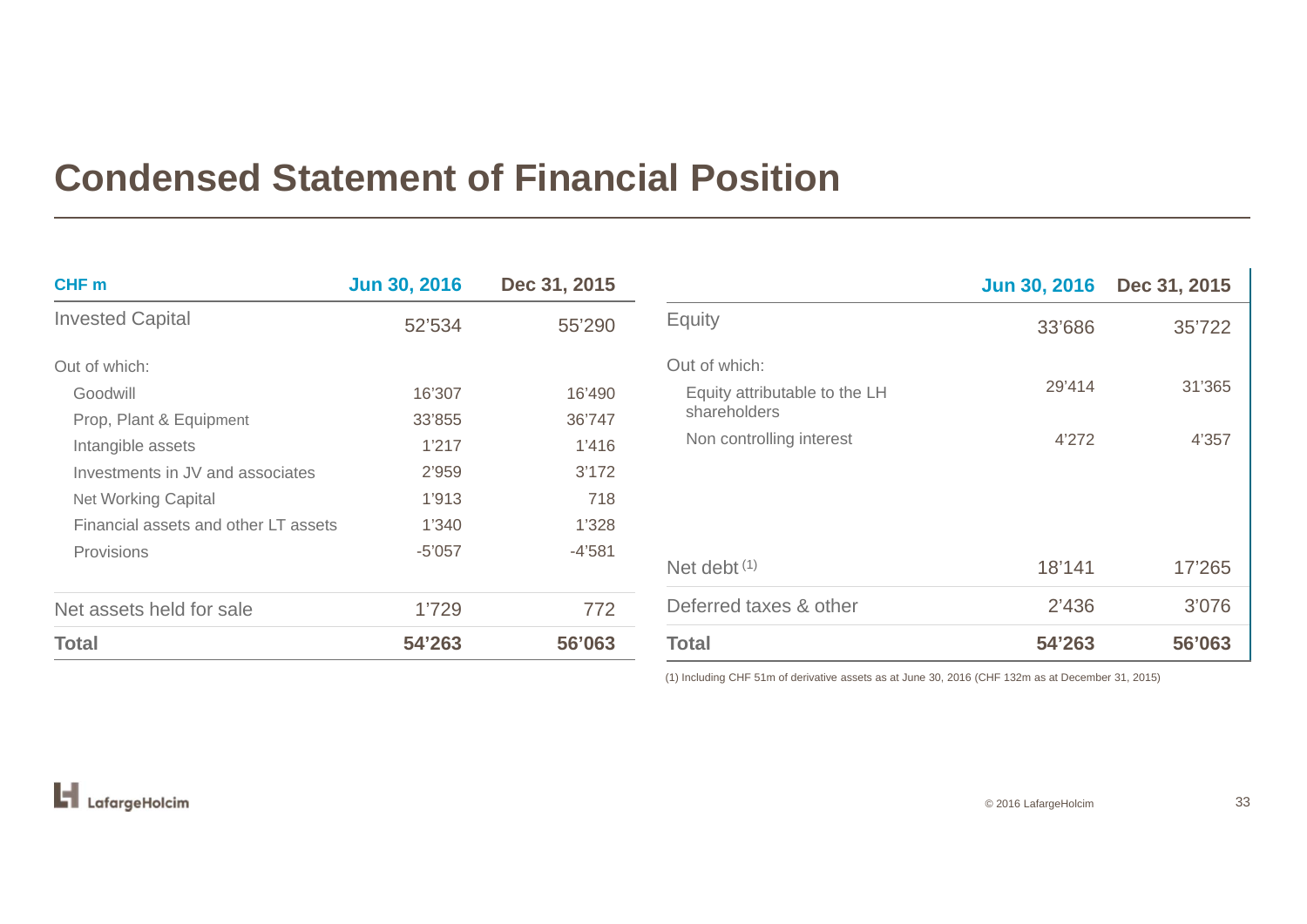#### **Volume and price development Cement – 6M 2016 vs. 6M 2015**

|                                    |          | Volume Price & Other |                      |          | Volume Price & Other |                 |          | Volume Price & Other |                           |          | Volume Price & Other |
|------------------------------------|----------|----------------------|----------------------|----------|----------------------|-----------------|----------|----------------------|---------------------------|----------|----------------------|
| <b>Asia Pacific</b>                | 2.6%     | $-4.2%$              | <b>Latin America</b> | $-13.2%$ | 12.2%                | <b>Europe</b>   | $-2.7%$  | $-1.1%$              | <b>Middle East Africa</b> | 0.3%     | $-8.0%$              |
| Bangladesh                         | $-17.4%$ | $-4.6%$              | Argentina            | $-14.4%$ | 40.3%                | Azerbaijan      | $-30.9%$ | 3.6%                 | Algeria                   | 4.8%     | 9.1%                 |
| China                              | 3.6%     | $-9.5%$              | <b>Brazil</b>        | $-34.7%$ | $-3.6%$              | <b>Bulgaria</b> | $-6.2\%$ | $-3.6%$              | Egypt                     | $-3.2%$  | 1.1%                 |
| India                              | 1.5%     | $-5.2%$              | Chile $1$            |          |                      | Belgium         | $-0.6%$  | $-2.6%$              | Iraq                      | 16.5%    | $-16.5%$             |
| Indonesia $1$                      |          |                      | Colombia             | $-8.1%$  | 12.2%                | Croatia         | 8.4%     | $-5.5%$              | Kenya                     | 4.2%     | 1.3%                 |
| Malaysia <sup>1)</sup>             |          |                      | Costa Rica           | 8.8%     | $-6.9%$              | France          | 1.0%     | $-1.2%$              | Lebanon <sup>1)</sup>     |          |                      |
| New Zealand                        | 1.7%     | $-2.0%$              | Ecuador              | $-19.5%$ | 2.0%                 | Germany         | 11.8%    | $-3.4%$              | Morocco <sup>1)</sup>     |          |                      |
| Sri Lanka                          | 2.1%     | $-2.9%$              | El Salvador          | $-3.5%$  | 0.2%                 | Hungary         | $-8.3%$  | $-3.5%$              | Nigeria                   | $-10.6%$ | $-24.7%$             |
| Philippines                        | 12.0%    | 1.9%                 | Mexico               | $-3.9%$  | 15.9%                | Italy           | $-19.2%$ | 0.7%                 | South Africa              | 8.0%     | $-15.0\%$            |
| Vietnam                            | 8.5%     | $-2.5%$              | Nicaragua            | 4.3%     | 0.0%                 | Poland          | 10.1%    | $-7.2%$              |                           |          |                      |
|                                    |          |                      |                      |          |                      | Romania         | $-5.4%$  | 1.6%                 | <b>Group</b>              | $-0.1%$  | $-1.8%$              |
|                                    |          |                      | <b>North America</b> | 5.8%     | 5.5%                 | Russia          | $-28.3%$ | 6.0%                 |                           |          |                      |
|                                    |          |                      | Canada               | $-2.5%$  | $-1.4%$              | Serbia          | 8.4%     | $-0.6%$              |                           |          |                      |
|                                    |          |                      | <b>United States</b> | 6.8%     | 7.9%                 | Spain           | $-35.9%$ | $-4.4%$              |                           |          |                      |
|                                    |          |                      |                      |          |                      | Switzerland     | 11.8%    | $-10.1%$             |                           |          |                      |
| 1) Local results not yet published |          |                      |                      |          |                      | United Kingdom  | 3.5%     | $-7.7%$              |                           |          |                      |

LafargeHolcim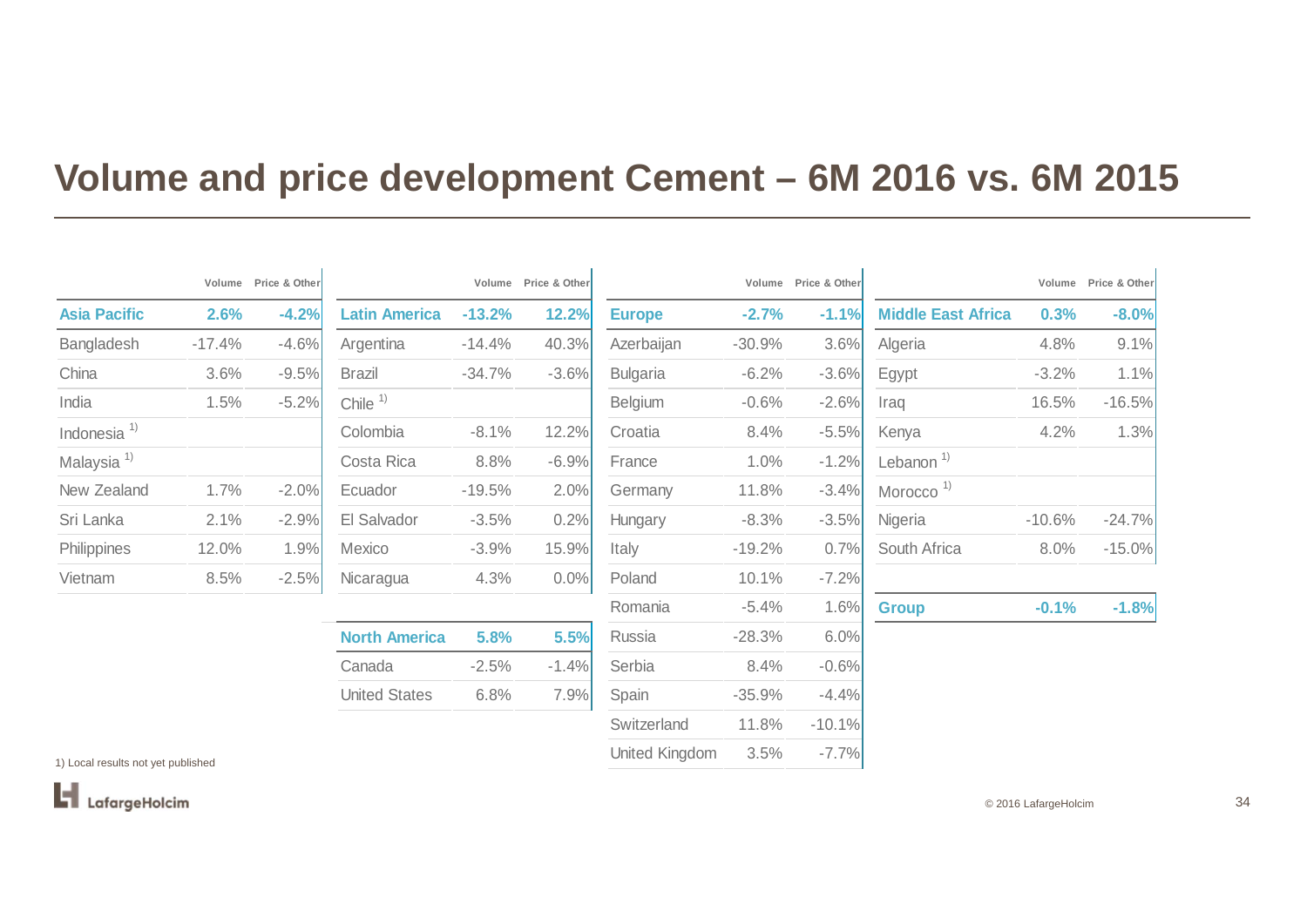## **Volume and price development Aggregates – 6M 2016 vs. 6M 2015**

|                         |       | Volume Price & Other |                      |          | Volume Price & Other |                 |          | Volume Price & Other |                           |       | Volume Price & Other |
|-------------------------|-------|----------------------|----------------------|----------|----------------------|-----------------|----------|----------------------|---------------------------|-------|----------------------|
| <b>Asia Pacific</b>     | 14.0% | $-5.5%$              | <b>Latin America</b> | $-10.9%$ | $-5.6%$              | <b>Europe</b>   | 0.5%     | $-5.6%$              | <b>Middle East Africa</b> | 10.2% | $-4.3%$              |
| Australia               | 8.8%  | $-0.5%$              | <b>Brazil</b>        | $-18.1%$ | $-15.2%$             | Belgium         | 5.5%     | 4.4%                 | South Africa              | 1.1%  | $-1.3%$              |
| Indonesia <sup>1)</sup> |       |                      |                      |          |                      | <b>Bulgaria</b> | $-14.1%$ | $-7.4%$              | Egypt                     | 16.0% | 8.2%                 |
|                         |       |                      | <b>North America</b> | 0.3%     | $-7.9%$              | France          | 2.7%     | $-13.7%$             |                           |       |                      |
|                         |       |                      | Canada               | $-3.5%$  | $-17.8%$             | Germany         | 13.6%    | $-0.2%$              | <b>Group</b>              | 2.2%  | $-6.0%$              |
|                         |       |                      | <b>United States</b> | 3.8%     | 0.9%                 | Italy           | $-18.4%$ | 6.2%                 |                           |       |                      |
|                         |       |                      |                      |          |                      | Poland          | 17.0%    | $-22.2%$             |                           |       |                      |
|                         |       |                      |                      |          |                      | Romania         | $-8.3%$  | 2.0%                 |                           |       |                      |
|                         |       |                      |                      |          |                      | Spain           | $-16.3%$ | 8.1%                 |                           |       |                      |
|                         |       |                      |                      |          |                      | Switzerland     | $-0.6%$  | $-3.2%$              |                           |       |                      |
|                         |       |                      |                      |          |                      | United Kingdom  | $-5.8%$  | 1.0%                 |                           |       |                      |

1) Local results not yet published

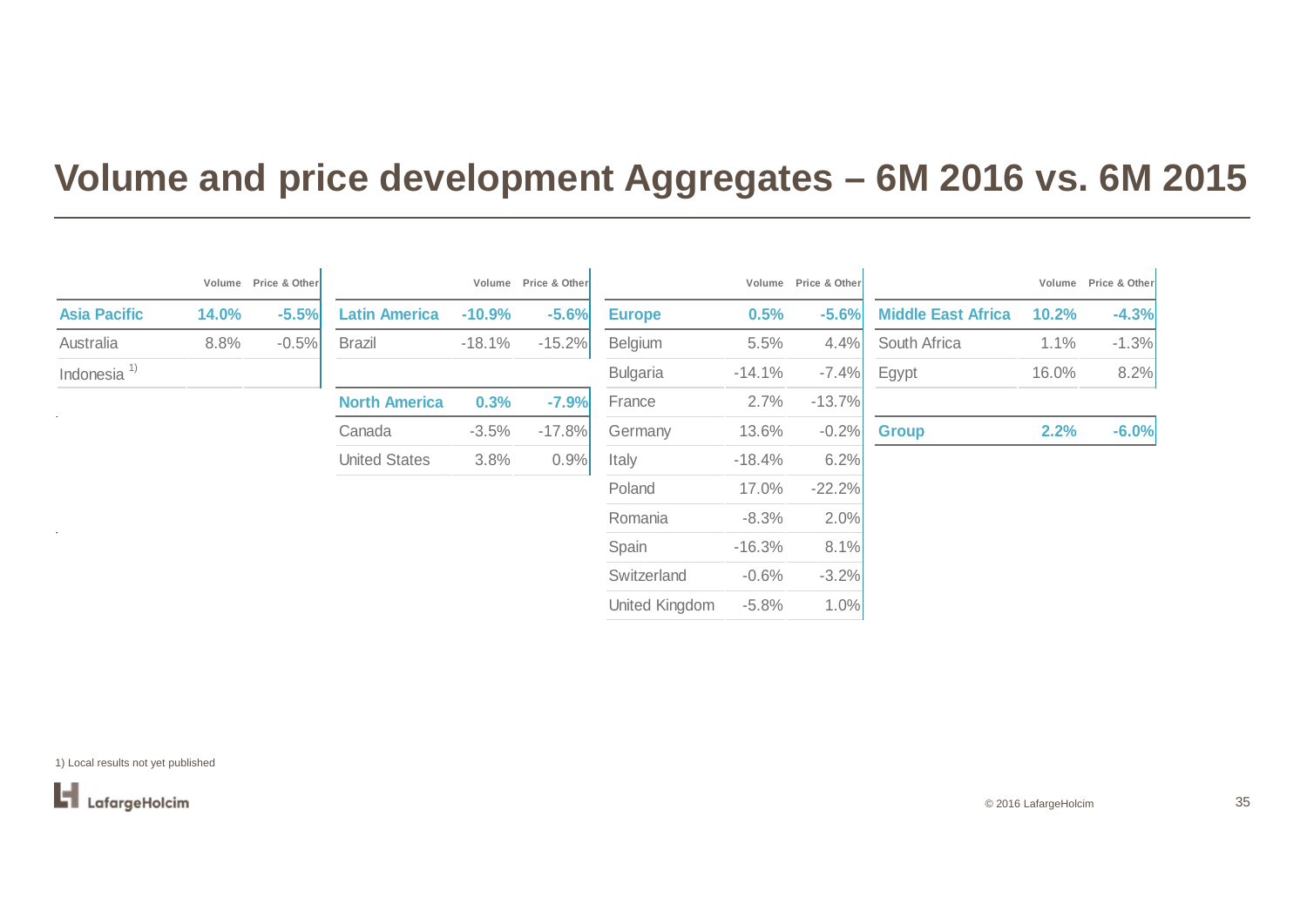# **2016 Outlook – Cement Market Overview by Region**

|                           | <b>Volumes</b> | <b>Highlights</b>                                                                                                        |
|---------------------------|----------------|--------------------------------------------------------------------------------------------------------------------------|
| Asia Pacific*             | 3% to 5%       | Market growth across the region supported by an acceleration in India;<br>China adjustment to continue                   |
| Europe                    |                | -3% to -1%   Stable markets in most countries; declines in Russia, Azerbaijan, Spain<br>and Italy                        |
| <b>Latin America</b>      |                | -6% to -4%   Positive market development in Mexico offsetting challenging<br>conditions in Argentina, Brazil and Ecuador |
| <b>Middle East Africa</b> |                | 3% to 5%   Resilience expected across the region impacted by lower commodity<br>prices                                   |
| <b>North America</b>      |                | 2% to 4%   Market growth supported by positive trends in the US especially<br>housing and by Eastern Canada              |
|                           |                |                                                                                                                          |
| Globally <sup>1)</sup>    | 1% to 3%       | <b>Growth in most of our markets</b>                                                                                     |
| Source: LafargeHolcim     |                |                                                                                                                          |

1) Excluding China

 $\overline{\phantom{a}}$  LafargeHolcim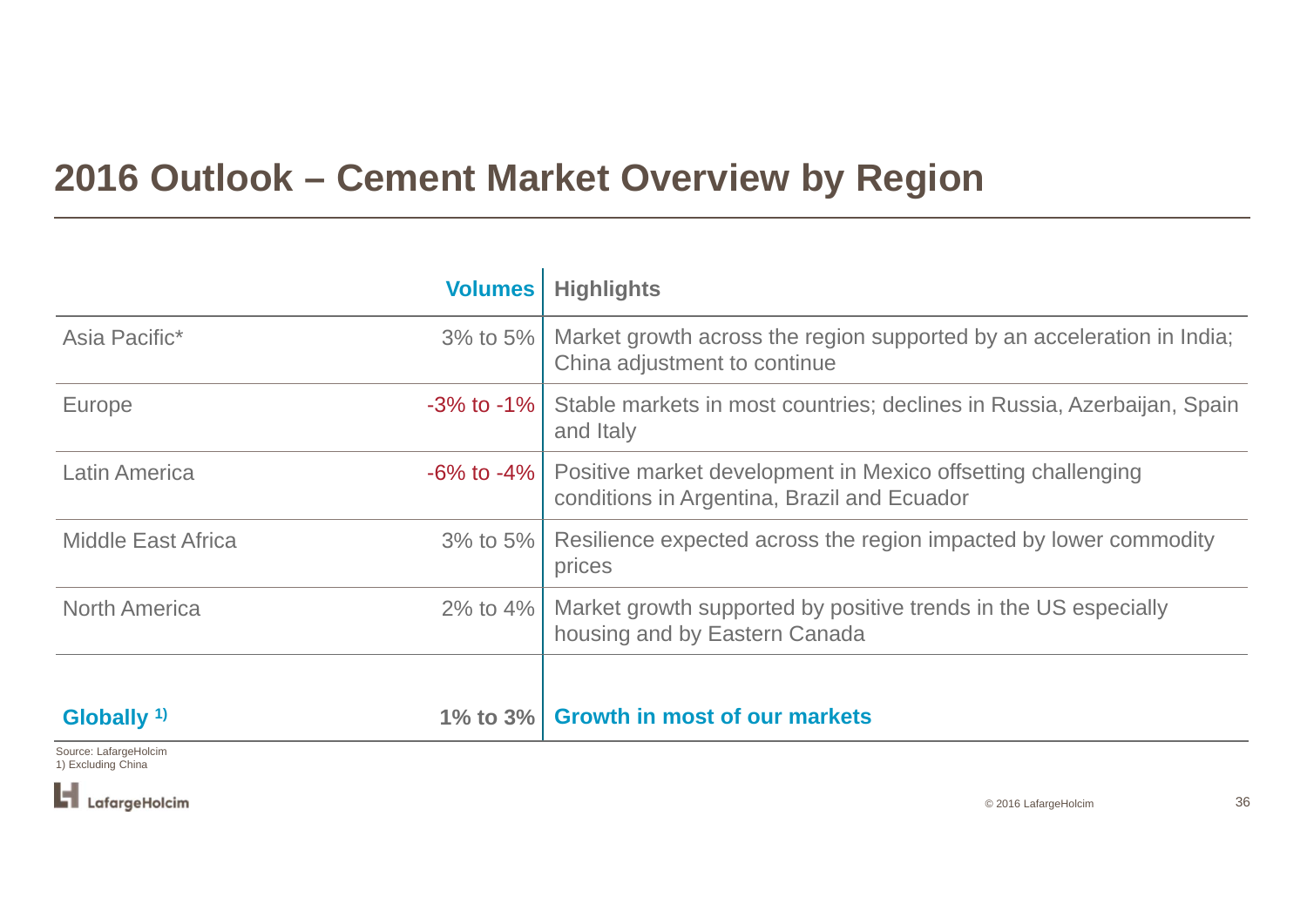#### **2016 Outlook – Cement Market Overview by Selected Countries**

|                            | Market volumes<br>$\frac{0}{0}$ |                      | Market volumes<br>$\%$ |                | Market volumes<br>$\%$ |                           | Market volumes<br>$\%$ |
|----------------------------|---------------------------------|----------------------|------------------------|----------------|------------------------|---------------------------|------------------------|
| Asia Pacific <sup>1)</sup> | $3$ to $5$                      | <b>Latin America</b> | $-6$ to $-4$           | <b>Europe</b>  | $-3$ to $-1$           | <b>Middle East Africa</b> | 3 to 5                 |
| China $^{2)}$              | $-3$ to $-1$                    | Argentina            | $-14$ to $-12$         | France         | $0$ to $2$             | Algeria                   | 1 to $3$               |
| India                      | 4 to $6$                        | <b>Brazil</b>        | $-14$ to $-12$         | Germany        | $0$ to $2$             | Egypt                     | 3 to 5                 |
| Indonesia                  | 2 to 4                          | Colombia             | $1$ to $3$             | Poland         | $3$ to $5$             | Iraq                      | $-10$ to $-8$          |
| Malaysia                   | $-3$ to $-1$                    | Ecuador              | $-16$ to $-14$         | Romania        | $0$ to $2$             | Kenya                     | 6 to 8                 |
| Philippines                | $7$ to $9$                      | Mexico               | $1$ to $3$             | Russia         | $-15$ to $-10$         | Lebanon                   | $0$ to $2$             |
| Vietnam                    | $4$ to 6                        |                      |                        | Spain          | $-4$ to $-2$           | Morocco                   | 1 to 3                 |
|                            |                                 | <b>North America</b> | $2$ to $4$             | Switzerland    | $2$ to 4               | Nigeria                   | 7 to 10                |
|                            |                                 | Canada               | $0$ to $2$             | United Kingdom | 1 to $3$               |                           |                        |

United States  $2$  **1 1** 

Source: LafargeHolcim 1) Excluding China 2) Relevant LH markets

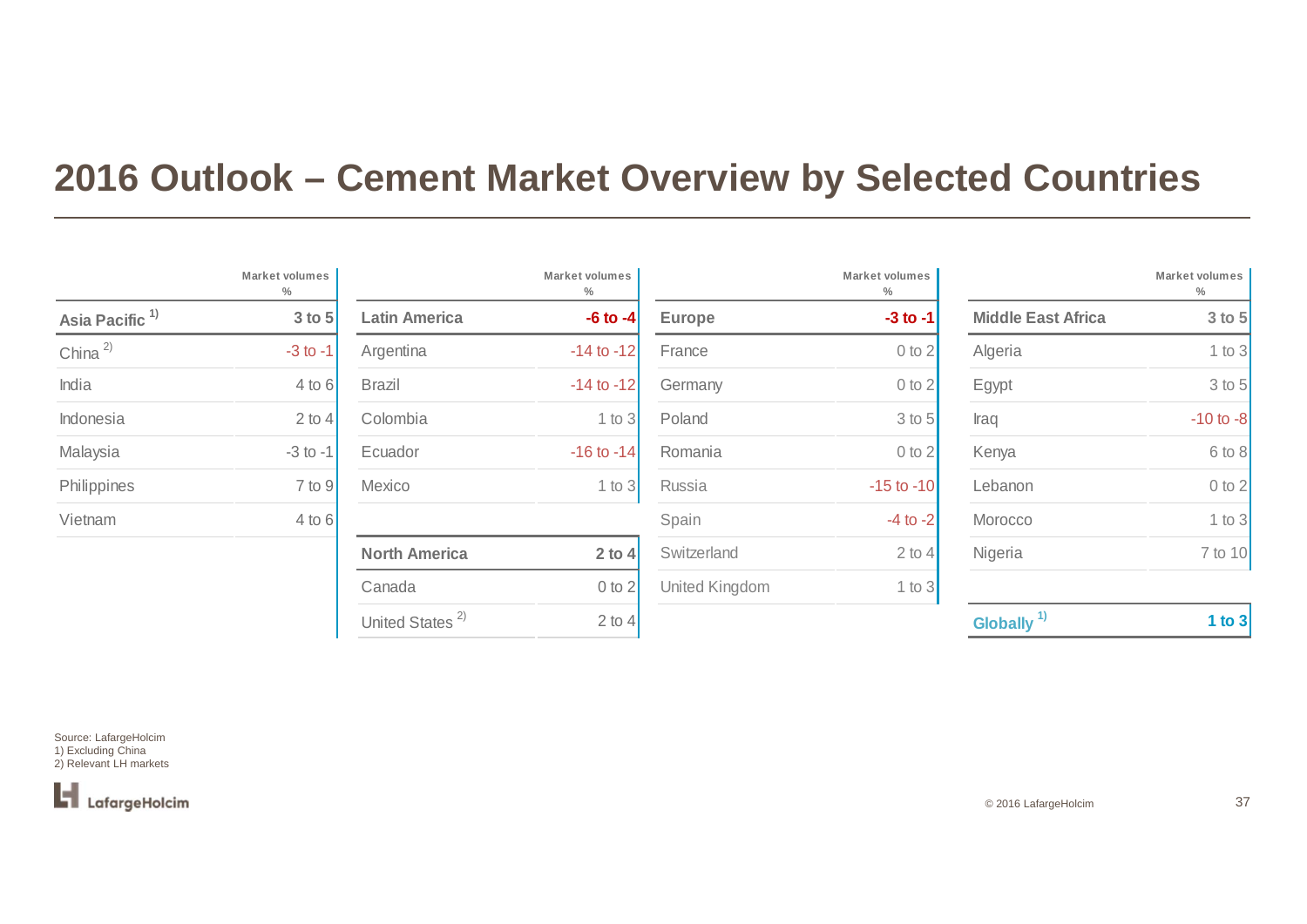#### **Contact information and event calendar**

#### **Contact information**

**Corporate Communications** Phone +41 58 858 87 10Fax +41 58 858 87 19communications@lafargeholcim.com

#### **Investor Relations**

Phone +41 58 858 87 87investor.relations@lafargeholcim.com www.lafargeholcim.com/investor-relations

Mailing list: www.lafargeholcim.com/news-email-alerts

#### **Event calendar**

November 4, 2016 Q3 2016 Results November 18, 2016 Capital Markets Day

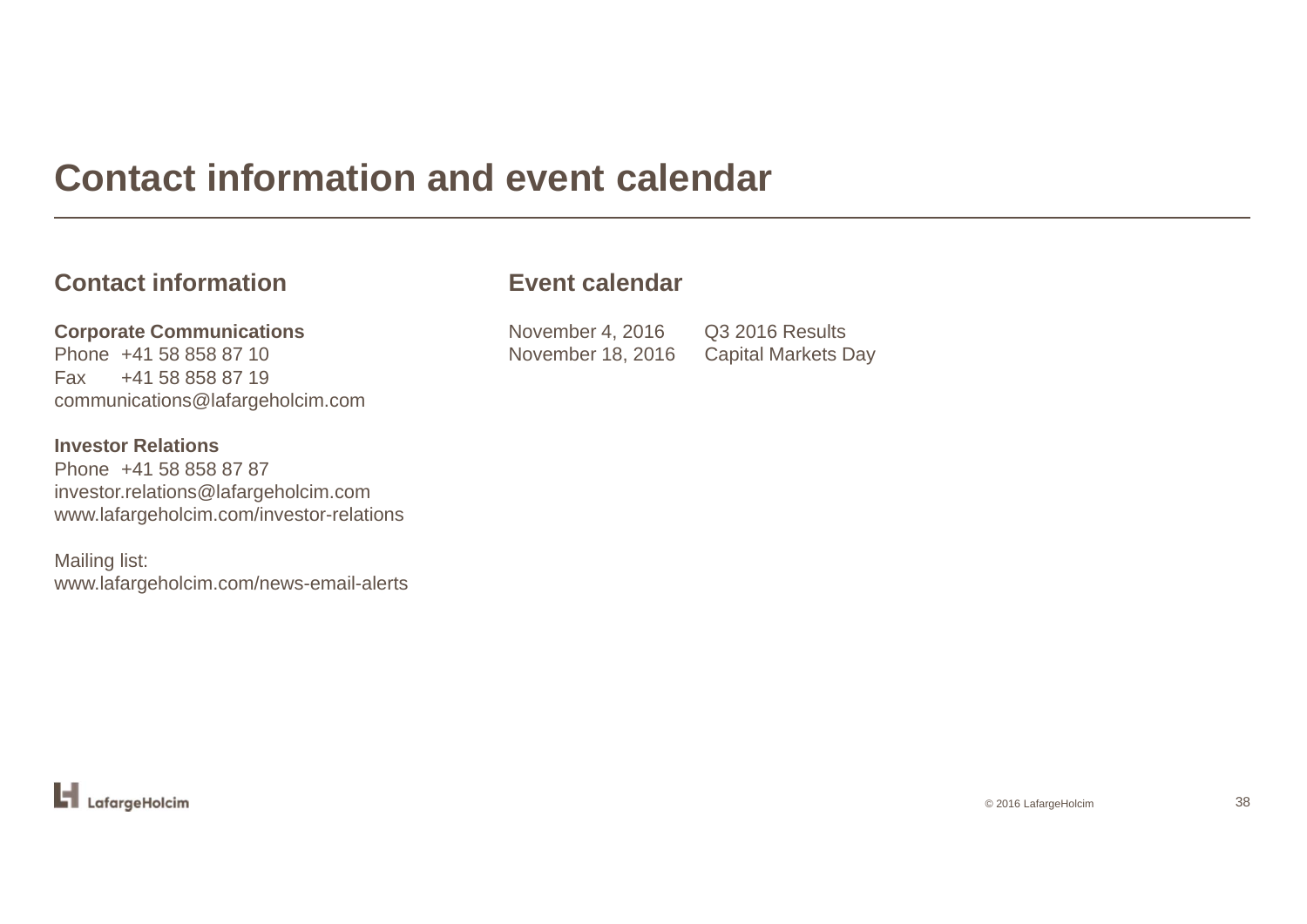## **Disclaimer**

These materials are being provided to you on <sup>a</sup> confidential basis, may not be distributed to the press or to any other persons, may not be redistributed or passed on, directly or indirectly, to any person, or published or reproduced, in whole or in part, by any medium or for any purpose.

This document does not constitute or form part of any offer or invitation to sell or issue, or any solicitation of any offer to purchase or subscribe for, any securities of LafargeHolcim or any subsidiary or affiliate of LafargeHolcim nor should it or any part of it form the basis of, or be relied on in connection with, any purchase, sale or subscription for any securities of LafargeHolcim or any subsidiary or affiliate of LafargeHolcim or be relied on in connection with any contract or commitment whatsoever.

The information contained herein has been obtained from sources believed by LafargeHolcim to be reliable. Whilst all reasonable care has been taken to ensure that the facts stated herein are accurate and that the opinions and expectations contained herein are fair and reasonable, it has not been independently verified and no representation or warranty, expressed or implied, is made by LafargeHolcim or any subsidiary or affiliate of LafargeHolcim with respect to the fairness, completeness, correctness, reasonableness or accuracy of any information and opinions contained herein. In particular, certain of the financial information contained herein has been derived from sources such as accounts maintained by management of LafargeHolcim in the ordinary course of business, which have not been independently verified or audited and may differ from the results of operations presented in the historical audited financial statements of LafargeHolcim and its subsidiaries. Neither LafargeHolcim nor any of its respective affiliates, advisers or representatives shall have any liability whatsoever (in negligence or otherwise) for any loss or damage howsoever arising from any use of this presentation or its contents, or any action taken by you or any of your officers, employees, agents or associates on the basis of the this presentation or its contents or otherwise arising in connection therewith.

The information contained in this presentation has not been subject to any independent audit or review and may contain forward-looking statements, estimates and projections. Statements herein, other than statements of historical fact, regarding future events or prospects, are forward-looking statements, including forward-looking statements regarding the group's business and earnings performance, which are based on management's current plans, estimates, forecasts and expectations. These statements are subject to <sup>a</sup> number of assumptions and entail known and unknown risks and uncertainties, as there are <sup>a</sup> variety of factors that may cause actual results and developments to differ materially from any future results and developments expressed or implied by such forward-looking statements. Forward-looking statements contained in this presentation regarding past trends or activities should not be taken as <sup>a</sup> representation that such trends or activities will continue in the future. Although LafargeHolcim believes that the estimates and projections reflected in the forward-looking statements are reasonable, they may prove materially incorrect, and actual results may materially differ. As <sup>a</sup> result, you should not rely on these forward-looking statements. LafargeHolcim undertakes no obligation to update or revise any forward-looking statements in the future or to adjust them in line with future events or developments, except to the extent required by law.